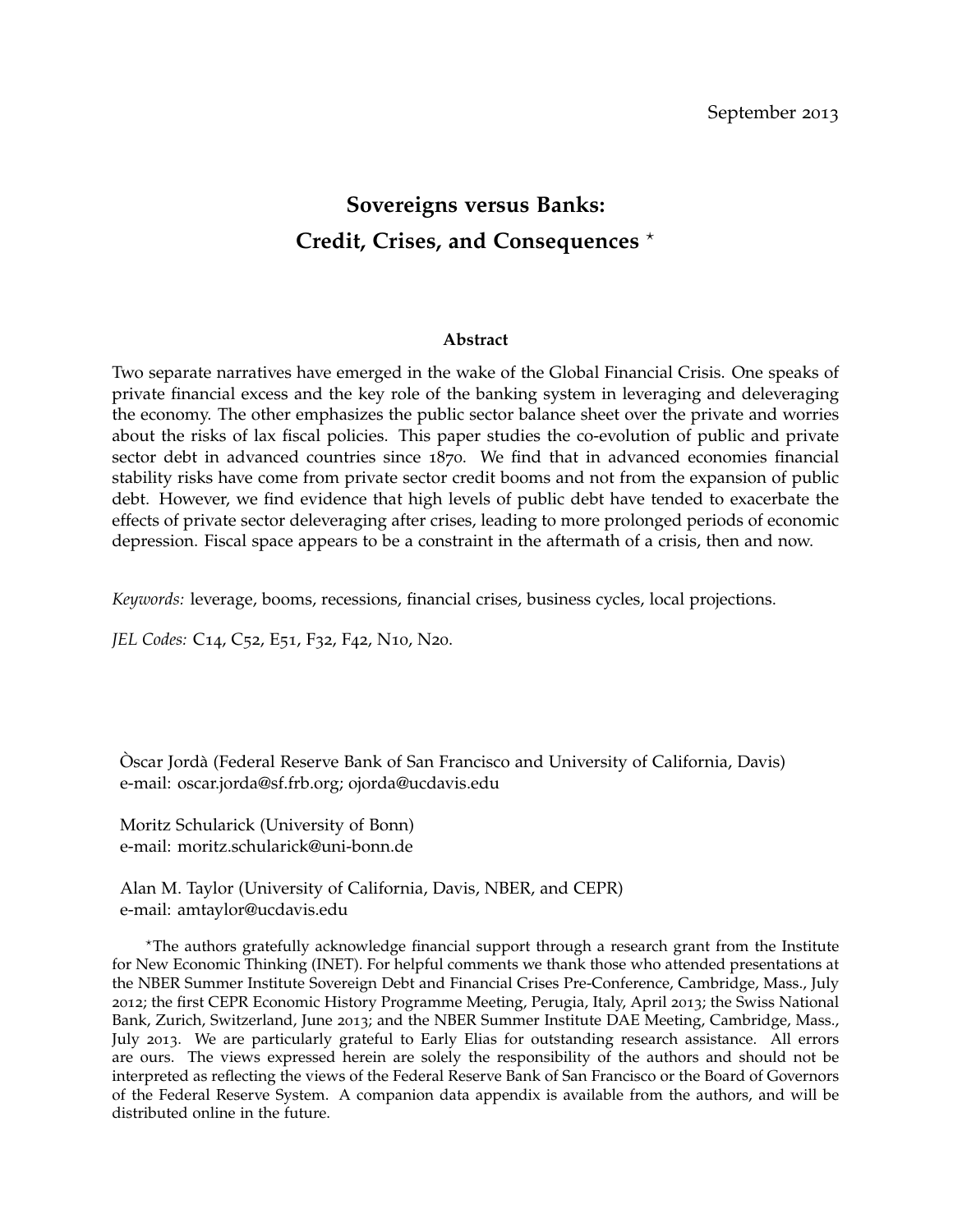## **1 Introduction**

From Beijing to Madrid to Washington, the risks of excessive borrowing feature prominently in the public debate. A seemingly simple lesson that many people drew from the financial crisis is that high debts harbor risks. However, it is much less evident which debts one should worry about. A priori, many economists would probably point to the public sector where incentive failures of politicians and the common-pool problem might lead to reckless debt financing. Private households and companies, by contrast, are assumed to be acting in their enlightened self-interested, have some "skin in the game" and can be taken for "consenting adults."

Whether private debts ultimately bankrupted sovereigns or excessive public debt undermined the banking sector is a question that is not easily answered. In some countries, the public sector was overwhelmed by the costs of cleaning up the banking system and forced to seek bail-outs (Ireland and Spain). The pattern in these cases aligns well with the link between financial crises and sovereign debt distress that has been documented in detail by Carmen Reinhart and Kenneth Rogoff (2009a; 2010). In other countries, the main source of vulnerability was indeed concentrated on the public sector balance sheet itself. When the economic outlook worsened after the crisis, the sustainability of high public debts was called into question. Doubts about the solvency of the sovereign quickly spread to banks with substantial holdings of government debt (such as in Italy and Portugal), setting in motion a "diabolic loop" (Brunnermeier et al. 2011).

What the crisis made abundantly clear is that private and public debts cannot be looked at only in isolation. Studying the interactions between the two from a long-run historical perspective is therefore the main purpose of this paper. While various studies have looked at private and public debt separately, a joint study of the evolution of public and private borrowing is missing. With our study, we aim to start to fill this gap.

We rely on a novel long-run annual panel dataset covering private bank credit and public debt and a wide swath of macroeconomic control variables for 17 advanced economies from 1870 to 2011. This is the near universe of advanced economies' experiences in the past 140 years. This long-run historical perspective allows us to work with a sufficiently large number of observations to achieve statistically meaningful results.

We first present a number of new facts. Section 2 reveals that total economy debt levels have risen strongly over time, but the bulk of the increase has come from the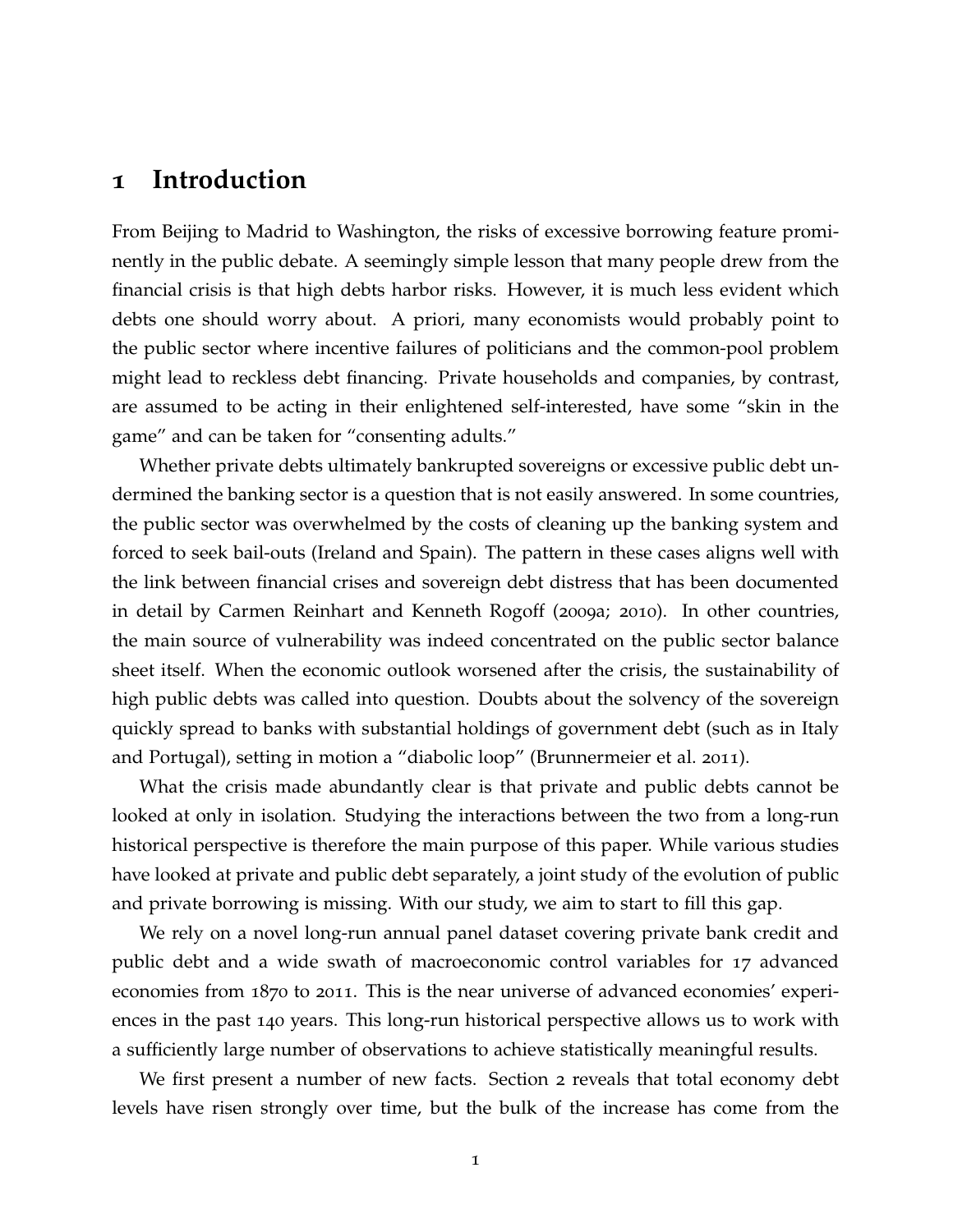private sector. Section 3 shows that private credit booms, not public debt booms, are the main precursors of financial instability. Section 4 documents the cyclical properties of private and public borrowing. Private borrowing is strongly pro-cyclical whereas public debt is usually counter-cyclical.

These facts then serve as a platform for the analysis in the remainder of the paper. By using local-projection methods to track how public debt and private credit levels influence business cycle dynamics, we discover that both varieties of debt overhang, public and private, matter, but in different ways. Whereas a credit boom and subsequent private debt overhang critically determine the depth of the recession and the speed of the recovery, it is the level of public debt and not its buildup that matter. Entering a financial crisis with high levels of public debt is associated with considerably more painful recessions and slower recoveries, potentially because high initial debt limits the fiscal space of the government.

Our results resonate with two active research areas in macroeconomics. One strand of work focuses on the role of private credit. Like Schularick and Taylor (2012), we find that financial crises are credit booms gone bust. Crises in turn tend to have longlasting economic effects. A number of recent studies have demonstrated that recoveries from financial crises tend to be considerably slower and more protracted than normal as private credit booms or overhangs hold back the economy (see for example Cerra and Saxena 2008; Reinhart and Rogoff 2009; Jordà, Schularick, Taylor 2011, forthcoming; Mian and Sufi  $2011$ .<sup>1</sup>

The second strand of recent research related to our work has focused on public debt. The surge of public debt in the wake of the crisis has not only led to doubts about the efficacy of deficit spending, but also triggered fears about the negative consequences of excessive levels of public debt. Reinhart and Rogoff (2010) and Reinhart et al. (2012) argued that a threshold of 90 percent of GDP exists, beyond which public debt levels may become a drag on the economy.<sup>2</sup> Irons and Bivens (2010) question these findings, while Minea and Parent (2012) argue that the threshold if it exists is somewhat higher, at around 115 percent of GDP. In a related part of the literature, Corsetti et al. (2012) argue

<sup>&</sup>lt;sup>1</sup> Some authors continue to doubt that recoveries from financial crises are qualitatively different from standard recessions. See Howard, Martin, and Wilson (2011) as well as Bordo and Haubrich (2010).

<sup>2</sup> Checherita and Rother (2010) as well as Kumar and Woo (2010) have found supporting evidence of slower growth when public debts are high.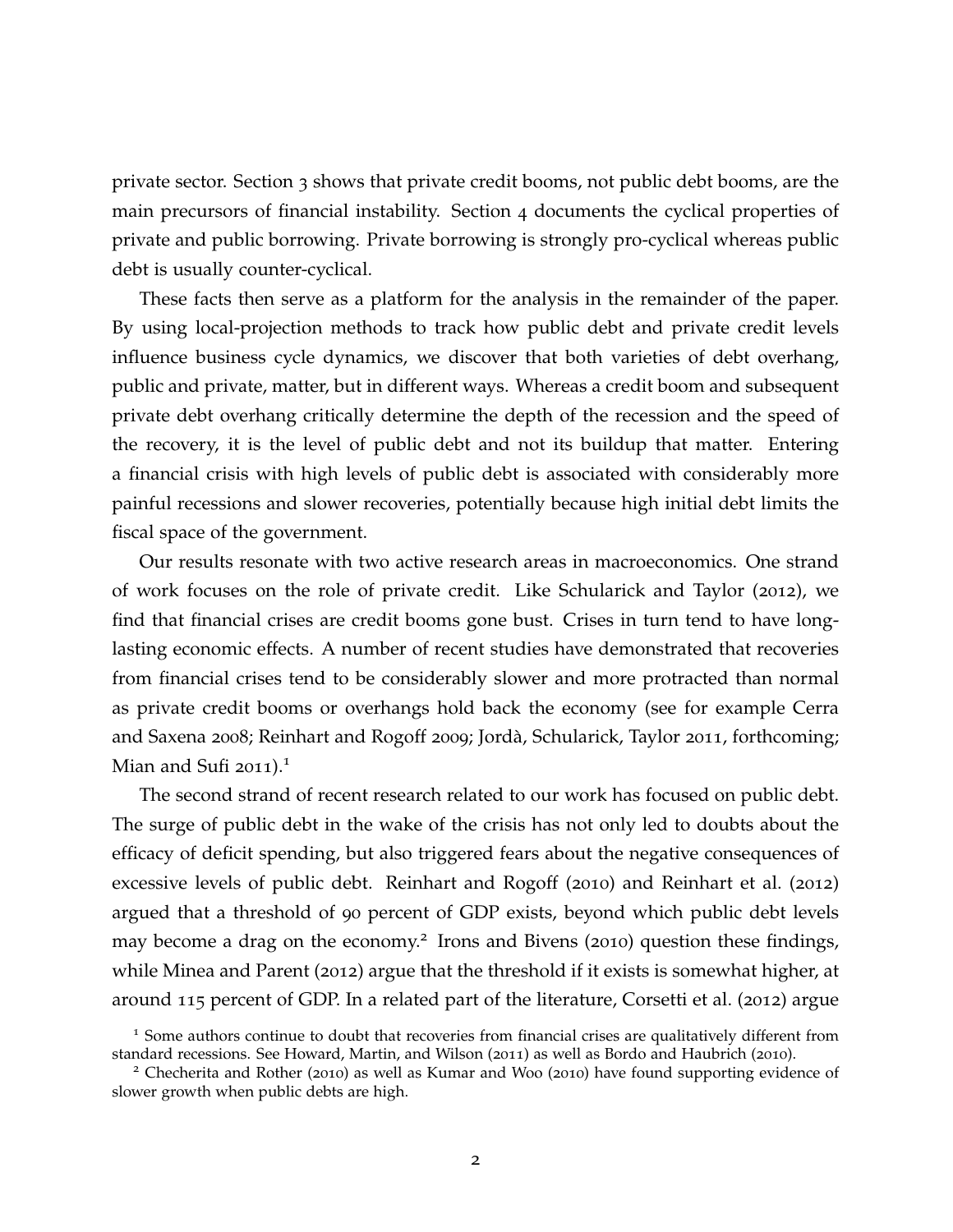that if risk premia on public debt rise with higher levels of public debt, the multiplier effects of fiscal policy shrink.

The key findings of this paper provide nuanced support for both strands of this literature. On the one hand, we reaffirm the central role played by private sector borrowing behavior for the build-up of financial fragility. The idea that financial crises typically have their roots in fiscal problems is not supported by history. On the other hand, our results also speak to the potential dangers of high public debt in some situations. While high levels of public debt make little difference in normal times, entering a financial crisis recession with an elevated level of public debt seems to exacerbate the effects of private sector deleveraging and typically accompanies a prolonged period of sub-par economic performance. That is, the long-run data suggest that without enough fiscal space, a country's capacity to perform macroeconomic stabilization and resume growth may be impaired.

# **2 The Evolution of Public Debt and Private Credit since 1870**

The experience of the Euro Area periphery during the recent Global Financial Crisis exemplifies the connection that exists between private credit growth and financial crises on the one hand, and public debt and sovereign crises on the other. In 2007, Spain had a budget surplus of about 2 percent of GDP and its general government debt stood below 40 percent of GDP.<sup>3</sup> By 2012, Spain's government debt had doubled to reach about 90 percent of GDP. What began as a banking crisis driven by the collapse of the real estate bubble, quickly turned into a sovereign debt crisis. A similar, possibly even more dramatic, story could be told for Ireland. The lesson of these episodes seems to be that there was next to nothing in key indicators of public finances that indicated the imminent catastrophe. The build-up of financial risks mainly occurred on private balance sheets. In other words, public and private sector debt cannot be looked at in isolation. Yet the debate about mounting public debt levels in advanced economies has often focused on a narrower view of the historical experience, paying little attention to the development of private credit.

<sup>3</sup> Source: OECD, Country Statistical Profile.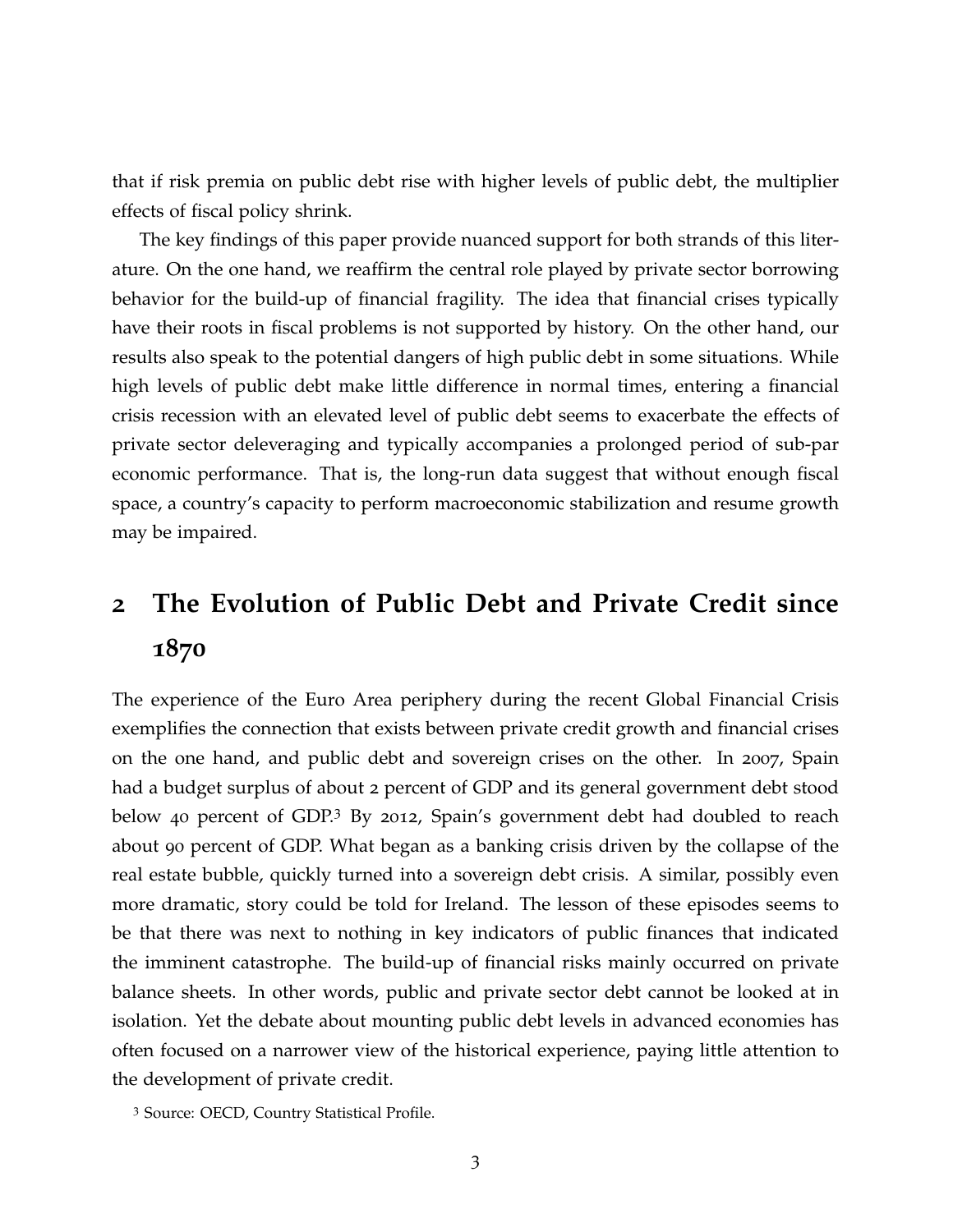



*Notes*: The sample period is 1870–2011 and the annual averages are shown for 17 advanced countries. Total private credit is proxied by total bank loans to the nonfinancial sector, excluding interbank lending and foreign currency lending based on Schularick and Taylor (2012) and updates thereto. Public debt is the face value of total general government debt outstanding.

This section provides an overview of the co-evolution of private and public sector debt over the last 140 years. The data in this paper update the novel dataset compiled in Schularick and Taylor (2012) with more recent observations, more countries, now including the experiences of Belgium, Finland and Portugal, and more variables, including data on the fiscal positions and public debt of individual countries. In particular, the sample includes observations from 1870 to 2011 at annual frequency for 17 advanced economies representing over 50% of world output more or less consistently throughout the period (see Maddison, 2005).<sup>4</sup> More details are provided in the data appendix.

Figure 1 displays the public-debt-to-GDP ratio and private-credit-to-GDP ratio for the 17 countries in the sample. Several features deserve comment. On the public debt side, the dominant event in the 20th century is clearly World War II. The war raised the level of public debt to unprecedented levels, often breaching the 100% debt to GDP level (and

<sup>4</sup> These countries are: Australia, Belgium, Canada, Denmark, Finland, France, Germany, Italy, Japan, the Netherlands, Norway, Portugal, Spain, Sweden, Switzerland, the U.K. and the U.S.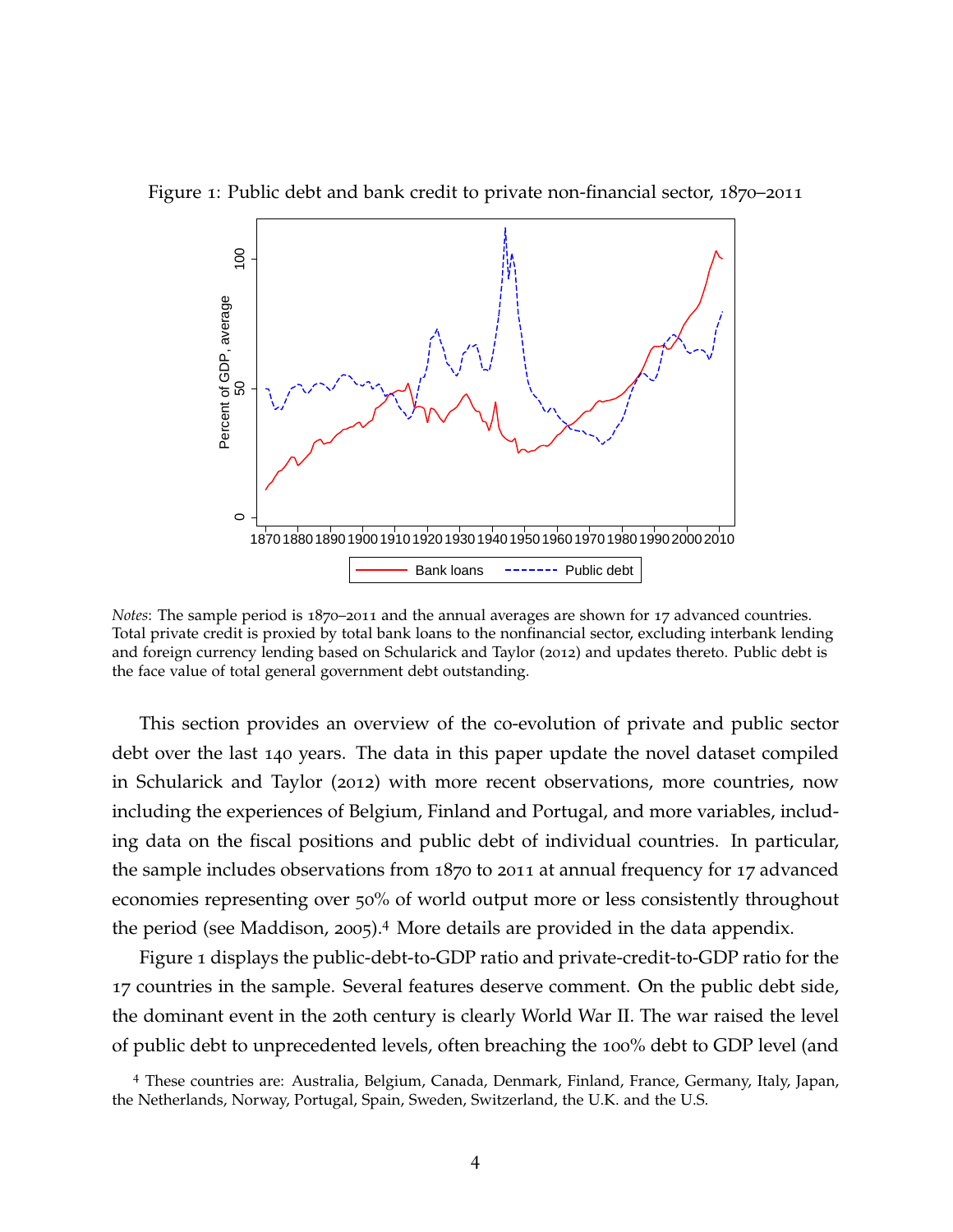in the case of Germany, Japan, and the U.K. shooting past 200%). In the reconstruction boom of the Bretton Woods era, public debt levels gradually declined over the thirty years following the end of the war, reaching a nadir of about 30%–40% debt to GDP around the mid-1970s. Since the late 1970s, public debt levels steadily increased until the mid-1990s before improving somewhat in the decade before the crisis. The Global Financial Crisis put an end to this gradual improvement. Fiscal balances have worsened considerably and public debt has shot up to levels last seen in World War II.

However, these broad trends in public finance should be set against the startling trends in private credit discussed by Schularick and Taylor (2012). Leading up to World War II bank credit to the non-financial sector maintained a fairly stable relationship with GDP. The median of bank credit to GDP was in the 40%–50% range for most of the pre– World War II period. Private credit collapsed in the Depression and during World War II when public debt expanded rapidly. Bank credit recovered its prewar levels by the 1970s and surged to unprecedented levels in the following decades. The implications of this financialization of Western economies are profound and have become an active area of investigation.

Visualizing the development of the two kinds of debts (private and public) across the countries in our sample, Figure 2 presents stacked bar graphs of private sector debt (proxied by total outstanding bank loans to the private sector) and public debt for three different years separated by roughly 40 year intervals covering our sample. The top panel corresponds to 1928, the year before the Great Depression began in most countries. The middle panel corresponds to 1967, just before the rapid climb in private and public debt discussed earlier and visible in Figure 1. The bottom panel corresponds to 2007, the year before the start of the recent Global Financial Crisis.

This exercise yields some interesting insights. First, the average level of public debt to GDP in 1928 was about 60 percent, virtually identical to the average level in 2007. Put differently, there has been very little change in public debt levels from the 1920s until to the start of the Global Financial Crisis. Second, the average level of bank assets in 2007 has tripled relative to the level reached in 1928. Almost all of the increase in total (public and private) debt in the course of the 20th century was due to bank balance sheet expansion. Averaging across all 17 advanced countries, the ratio of public debt to bank assets went from roughly  $3/4$  in 1928, to  $1/2$  in 1967, and to  $1/3$  in 2008. Third, while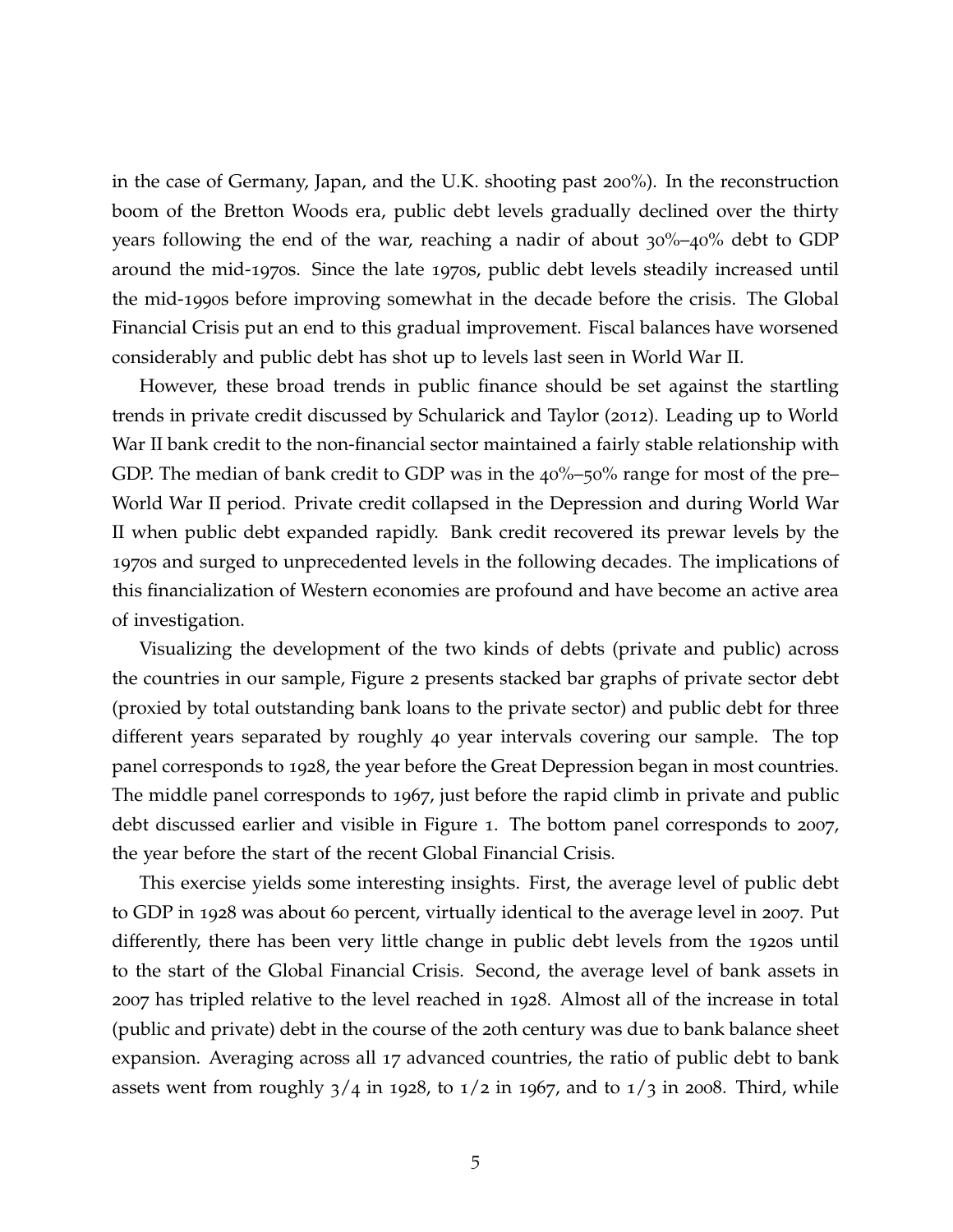Figure 2: Private and public balance sheet sizes across countries: Three snapshots for , 1967, and 2007



*Notes*: For each country, the bottom bar reflects the level of public debt to GDP. The top bar reflects the level of bank assets to GDP. Data on banking assets for France and Japan in 1928 are missing. Countries arranged by the size of the total liabilities to GDP.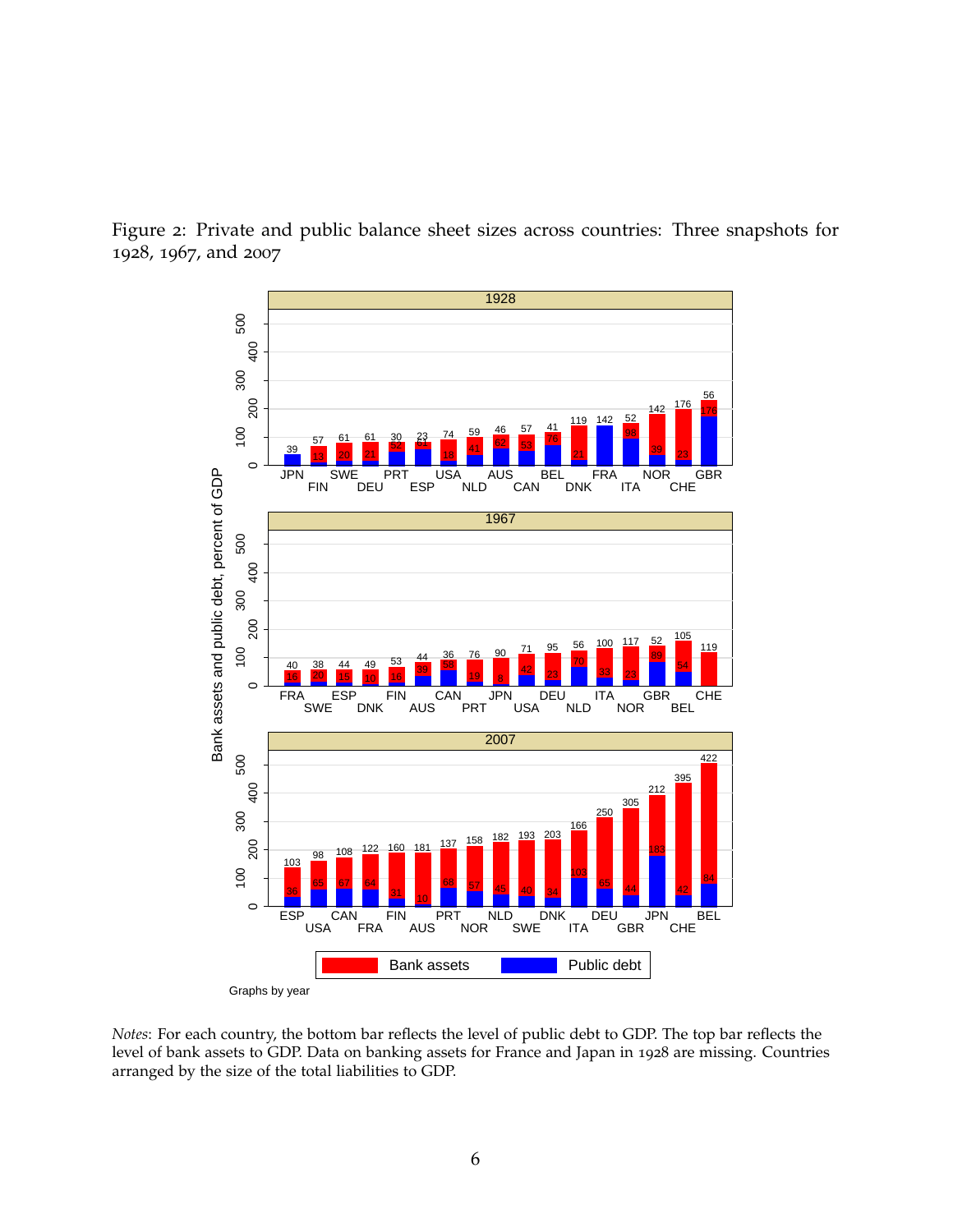public ratios have increased in most, albeit not all, Western economies in the second half of the twentieth century, public debt accounts for only about one third of the increase in total economy debt since the 1970s.

Summing up, aggregate debt (the sum of public debt and private credit) has grown to historically unprecedented levels in Western economies over the last century and a half. The break with the past is particularly evident since the 1970s. However, the increase in economy-wide debt levels has been dominated by the behavior of the private sector (bank lending) and not by the public sector: it is private sector borrowing from banks, not public sector debt, that reached historically unprecedented levels in Western economies in the early 2000s on the eve of the recent crisis.

## **3 Sources of Financial Instability: Banks vs. Sovereigns**

Is private or public borrowing the greater risk to financial stability? This section builds on the basic classification framework in Jordà and Taylor (2011) and used in Schularick and Taylor (2012) using our expanded long-run 17 country dataset. We start from a probabilistic model that specifies the log-odds ratio of a financial crisis event occurring in country *i*, in year *t*, as a linear function of lagged controls, including changes in the private and public debt to GDP ratio, in year *t*,

$$
\log \frac{P[S_{it} = 1 | X_{it}]}{P[S_{it} = 0 | X_{it}]} = b_{0i} + b_1(L)X_{it} + e_{it}, \qquad (1)
$$

where *L* is the lag operator and notice that the model allows for country fixed-effects.

Given the predicted odds from this model and denoted  $\hat{p}$ , we then evaluate whether the assignment rule  $I(\hat{p} > c)$  can do better than the null (a coin toss) in sorting the binary crisis event data, given the threshold *c*. To proceed with formal inference, we use the techniques discussed by Jordà and Taylor (2011). We chart all combinations of true positives against true negatives in the unit box by varying the threshold *c* between −∞ and  $+\infty$ , and create a Correct Classification Frontier (CCF). A classifier is informative if its CCF is above the null CFF of a coin toss, which lies on the diagonal. Formally, we can test if the area under the curve (AUC) exceeds 0.5 for the null to be rejected, and inference on families of AUCs turns out to be simple (they are asymptotically normal).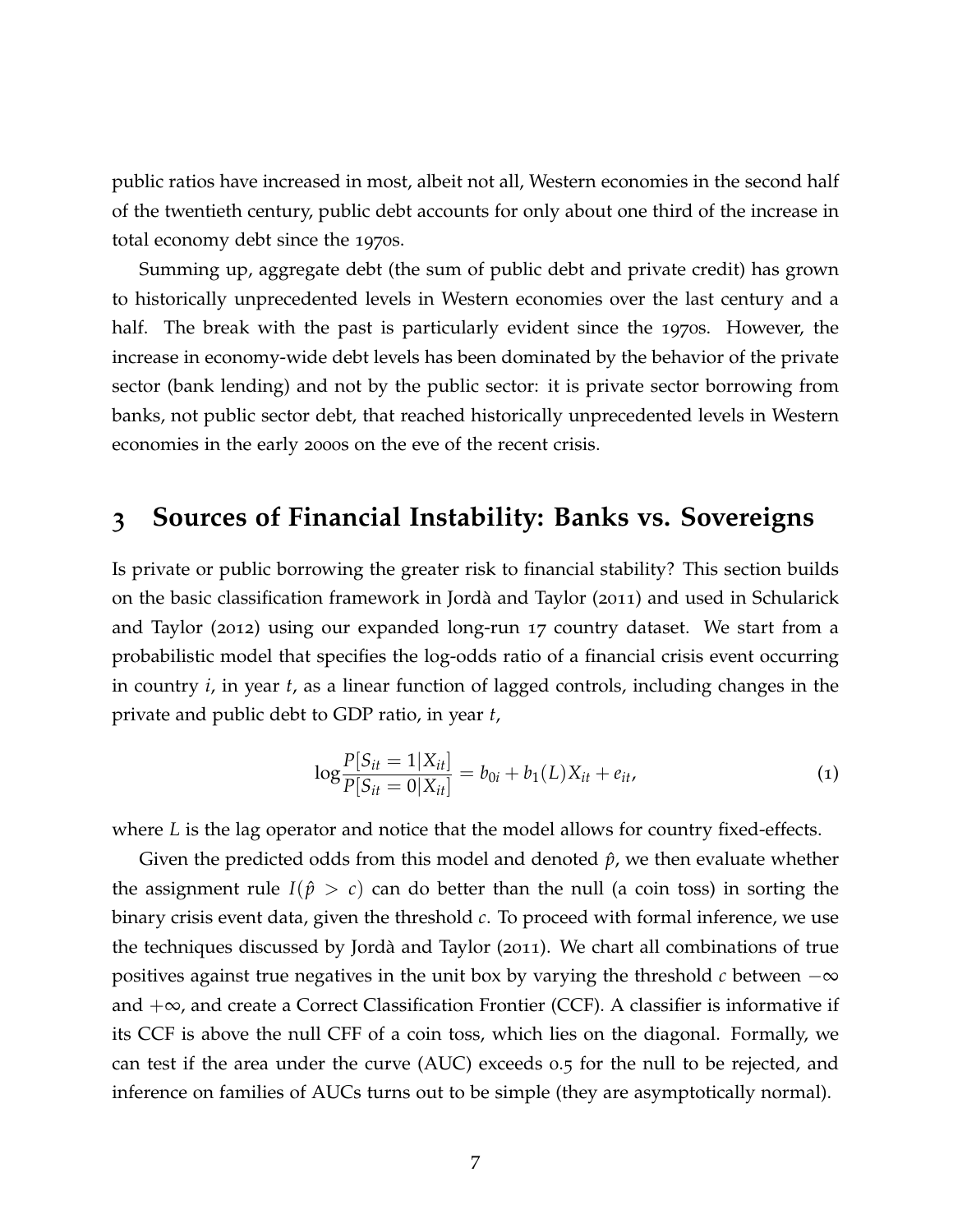In specifying the log-odds ratio in expression (1), we allow the controls to enter as 5-year moving averages. This is a parsimonious way to summarize medium-term fluctuations and to facilitate the investigation of the interaction between public and private credit movements. We report estimates based on a variety of specifications detailed below. The error term  $e_{it}$  is assumed to be well behaved.

Information on the occurrence of systemic financial crises is taken from the study by Jordà, Schularick, and Taylor (2011, forthcoming) which in turn builds on the timing of crisis events pioneered by Bordo et al. (2001) and Reinhart and Rogoff (2009) for historical times. The Laeven and Valencia (2008, 2012) dataset of systemic banking crises is the main source for post-1970 crisis events. Following the definition of Laeven and Valencia (2012), a financial crisis is characterized as a situation in which there are significant signs of financial distress and losses in wide parts of the financial system that lead to widespread insolvencies or significant policy interventions.<sup>5</sup> Since 1870, there have occurred no less than 95 systemic financial crises in the sample of 17 countries used here. A list of years in which systemic financial crises occurred in the 17 countries under study here can be found in the data appendix.

The key results are shown in Table 1 based on 17 advanced countries for the period 1870 to 2011. Starting with the simple model based on credit used in Schularick and Taylor (2012), we run it against rival models with public debt added as an alternative, or in combination with the private credit measure. The question is, do any of these alternative variable sets add any information at all?

The answer is very clearly no. In columns (1) and (2), the AUC of the private credit model for the full sample is 0.61 with a standard error of 0.03; the AUC of the public debt model is 0.56 with a standard error 0.03. The private credit variable is statistically significant, the public debt variable is not, at the conventional 5% level. The joint model has an AUC that is virtually identical to the pure private sector credit model indicating that not much is gained by including the public debt information in the long-run. We also checked for the robustness of these results by including additional controls for the levels of credit and debt or an interaction between the two, but none of these specifica-

<sup>5</sup> The important distinction here is between isolated bank failures, such as the collapse of the Herstatt Bank in Germany in 1975 or the demise of Baring Brothers in the UK in 1995, and system-wide distress as it occurred, for instance, in the crises of the 1890s and the 1930s, in the Japanese banking crises in the 1990s, or during the Global Financial Crisis of 2008. It is clear that the lines are not always easy to draw, but the overall results appear robust to variations in the crisis definitions.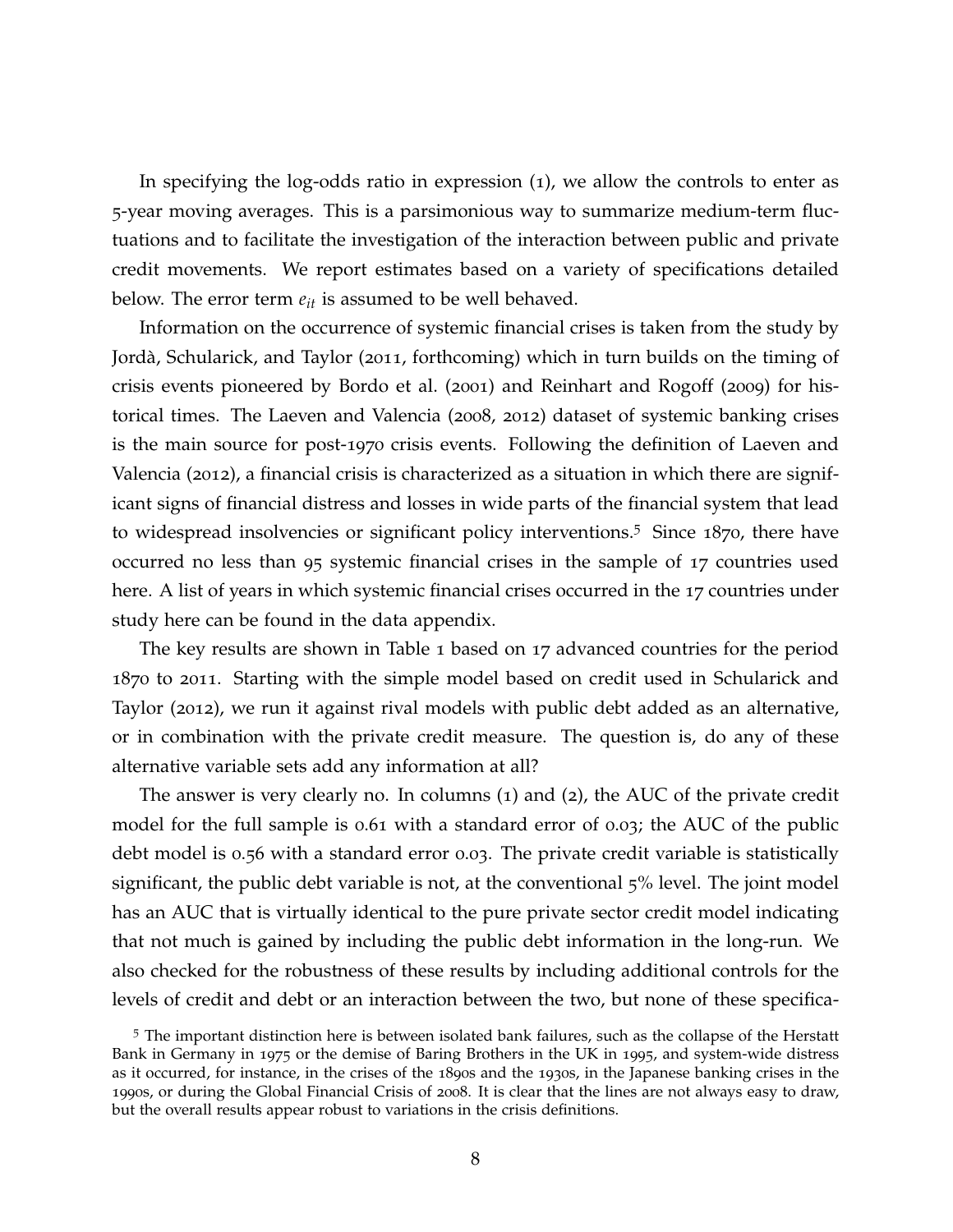| Table 1: Financial Crisis Predictive Ability: Private Credit v. Public Debt            |
|----------------------------------------------------------------------------------------|
| Logit models. Dependent variable: $d =$ Crisis dummy.                                  |
| Regressors: $X = \text{lags}$ and/or levels of private credit/GDP and public debt/GDP. |

| $\alpha$ is a set of $\alpha$ is any of inversion private create (set) and pablic debt) ODT.                               |                   |           |                     |            |          |  |  |  |
|----------------------------------------------------------------------------------------------------------------------------|-------------------|-----------|---------------------|------------|----------|--|--|--|
|                                                                                                                            | $\left( 1\right)$ | (2)       | (3)                 | (4)        | (5)      |  |  |  |
| Change in private credit/GDP (5 year m.a.)                                                                                 | $17.01***$        |           | $17.05***$          | $28.74***$ |          |  |  |  |
|                                                                                                                            | (4.707)           |           | (4.723)             | (11.58)    |          |  |  |  |
|                                                                                                                            |                   |           |                     |            |          |  |  |  |
| Change in public debt/GDP (5 year m.a.)                                                                                    |                   | $-3.001*$ | $-1.906$            |            | $-2.972$ |  |  |  |
|                                                                                                                            |                   |           | $(1.677)$ $(2.376)$ |            | (3.119)  |  |  |  |
|                                                                                                                            |                   |           |                     |            |          |  |  |  |
| Lagged level of private credit/GDP                                                                                         |                   |           |                     | $-0.112$   |          |  |  |  |
|                                                                                                                            |                   |           |                     | (0.542)    |          |  |  |  |
| Lagged level of public debt/GDP                                                                                            |                   |           |                     |            |          |  |  |  |
|                                                                                                                            |                   |           |                     |            | 0.0199   |  |  |  |
|                                                                                                                            |                   |           |                     |            | (0.265)  |  |  |  |
| Interaction term                                                                                                           |                   |           |                     | $-12.65$   | $-0.668$ |  |  |  |
|                                                                                                                            |                   |           |                     | (12.57)    | (2.732)  |  |  |  |
|                                                                                                                            |                   |           |                     |            |          |  |  |  |
| Observations                                                                                                               | 2,111             | 2,228     | 2,018               | 2,035      | 2,041    |  |  |  |
|                                                                                                                            |                   |           |                     |            |          |  |  |  |
| <b>AUC</b>                                                                                                                 | 0.609             | 0.564     | 0.617               | 0.612      | 0.561    |  |  |  |
| s.e.                                                                                                                       | (0.033)           | (0.030)   | (0.034)             | (0.033)    | (0.031)  |  |  |  |
| Notes: Robust standard errors in parentheses<br>*** $n \leq 0.01$ ** $n \leq 0.05$ * $n \leq 0.1$ Country fixed offects in |                   |           |                     |            |          |  |  |  |

Notes: Robust standard errors in parentheses. \*\*\*  $p<0.01$ , \*\*  $p<0.05$ , \*  $p<0.1$ . Country fixed effects in all models, not reported. The null model with fixed effects only has  $AUC = 0.533$  (0.03). Interaction term = (Lagged level of private credit/GDP)  $\times$  (Lagged level of public debt/GDP).

tion changes impacted our key results and the additional controls were not statistically significant, as the table shows.

Summing up, the idea that financial cries have their roots in fiscal problems is not supported over the long sweep of history. Some cases may of course exist—like Greece today—but these have been the exception not the rule. In general, like Ireland and Spain today, financial crises can be traced back to developments in the financial sector itself. Over 140 years there has been no systematic correlation of financial crises with prior growth in public debt levels. Private credit has been the only useful and reliable predictive factor.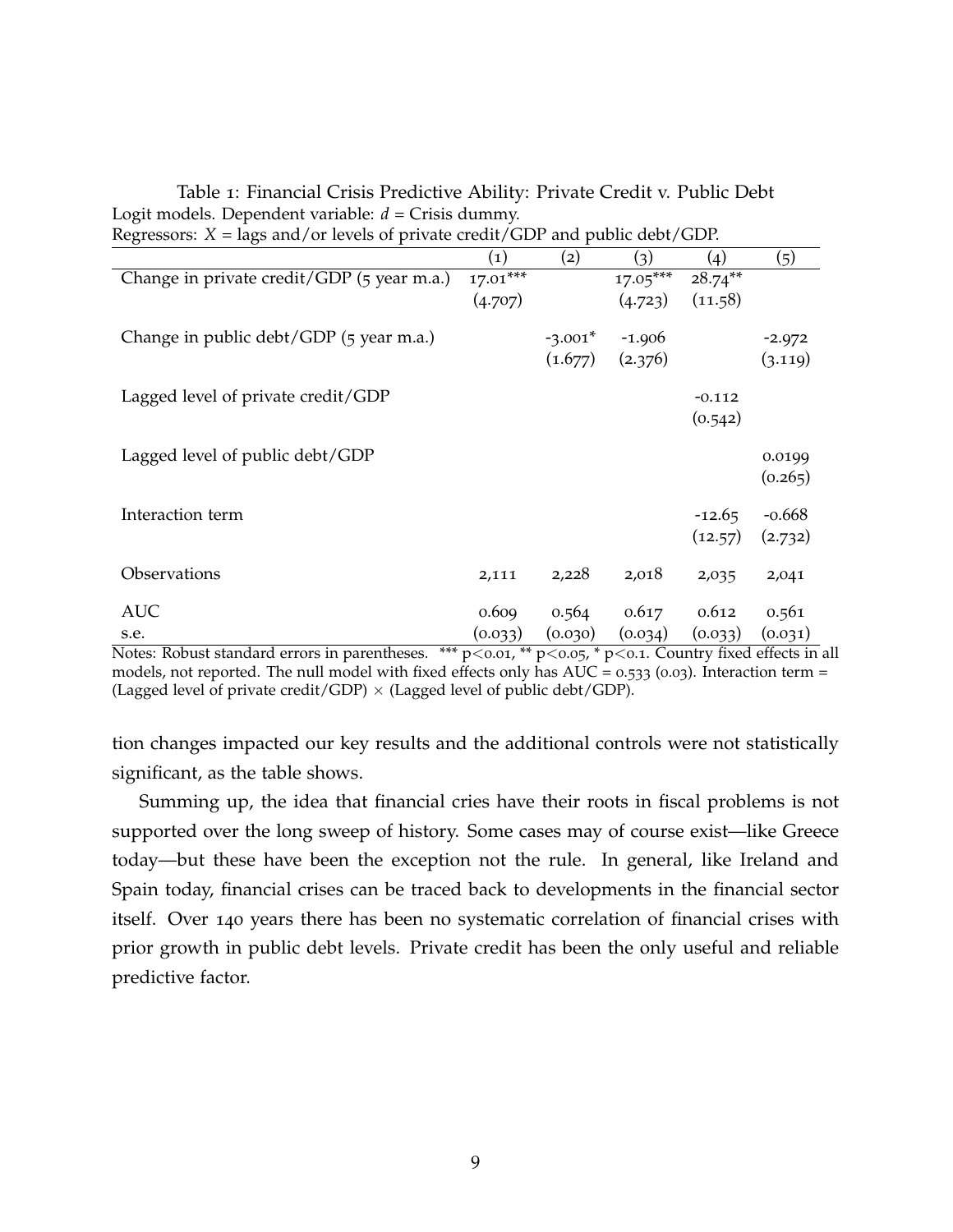# **4 Private and Public Debt over the Business Cycle, 1870- 2011**

One explanation for the results of the previous section could be differences in the cyclicality of private credit and private debt. How do private credit and public borrowing evolve over the business cycle? Are they pro- or counter-cyclical? Have the dynamics of private credit and public debt changed in different eras and under different monetary regimes? And how does the behavior of private credit and public debt differ in normal cycles and those associated with financial crises? These are the questions we address in this section on the basis of our long-run data set.

#### **4.1 Methods**

There are no official data on business cycle turning points going back 140 years and covering all the countries in our sample. In order to investigate the business cycle features of the data, we find it convenient to generate two auxiliary dummy variables using the intuition in the Bry and Boschan (1971) algorithm. At a yearly frequency, this algorithm replicates the NBER's dating of U.S. business cycle peaks and troughs almost perfectly.

The algorithm consists of generating dates of peaks and troughs in economic activity for each country in our sample separately. Conveniently, this simple algorithm does not require any prior detrending of the data. Using real GDP per capita, a *peak* corresponds to a local maximum whereas a *trough* corresponds to a local minimum. Therefore, recessions refer to the period between a peak and the following trough, whereas expansions refer to the period between the trough and the subsequent peak. By definition, peaks and troughs perfectly alternate one another.

Using data for peaks and troughs, for any given variable of interest we can compute three cyclical statistics of interest: *amplitude, duration* and *rate. Amplitude* denotes the average change between turning points; *duration* refers to the average interval of time elapsed between turning points; and *rate* is simply the ratio of *amplitude* over *rate* so as to provide a per year rate of change.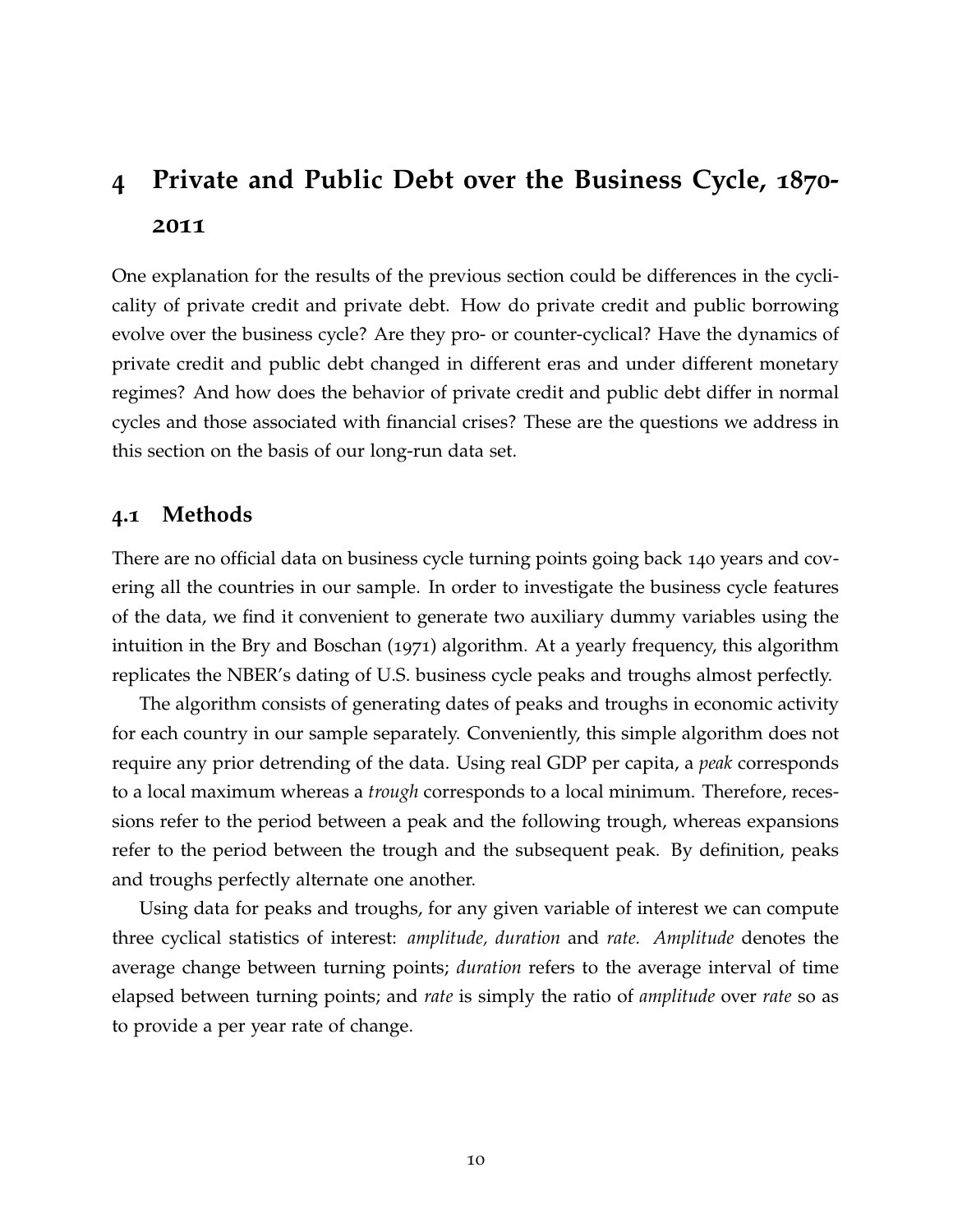#### **4.2 Five Stylized Facts**

Using this dating method, we can sketch the broad contours of output, debt and credit in the modern business cycle. Remember that our sample of 17 economies represents the near-universe of advanced economies for which long-run data exist. The following five facts about the modern business cycle and encapsulated in Figure 3 stand out.

First, as panel (a) shows, the typical expansion has become longer lasting. Expansions lasted 3 years before World War I, almost 4 years between the wars, 6 years in the Bretton-Woods era, and 10 years since. As expansions have become longer-lasting, output per capita amplitudes in expansions have risen gradually as well. It is striking that recessions have lasted 1 year on average, in all periods, but were deeper in the interwar era.

Second, the annual rate of real GDP growth in the expansion (amplitude divided by duration) has gradually declined. It averaged 3.5 percent per annum (p.p.a.) before World War I, peaked at 5.2 p.p.a. in the interwar period, declined to 4.3 p.p.a. in the Bretton Woods era, and currently averages about 2.7 p.p.a. In other words, business cycles last longer but growth rates have come down.

Third, private borrowing is pro-cyclical in the sense that it grows faster in expansions than in recessions, and increasingly so. In a typical cycle in the post Bretton Woods era, real private credit per capita increased by about 58%, about double the rate of growth of per capita GDP (see Figure 3(b), column 1).

Fourth, public debt tends to grow faster in recessions than in expansions, indicating some counter cyclical stance of pubic borrowing, but only mildly so. Moreover, the Bretton-Woods period stands out as the only period of public debt reduction both in expansions and recessions (Figure 3(b), column 2). In the immediate postwar decades, countries gradually reduced their World War II debt obligations, certainly aided by the reconstruction boom and tight controls over the financial system.

Fifth, the combined sum of public debt and private credit (Figure 3(b), column 3) has grown at an unprecedented pace in the past four decades, looking at the averages in expansions and recessions. It is evident from the chart that the 1970s mark a major break in the dynamics of aggregate debt. The combination of strong private credit growth and higher public borrowing put the annual growth of the economy's total liabilities at over 9 p.p.a. in expansions, and over 5 p.p.a in recessions, a rather remarkable development in the history of the last 140 years.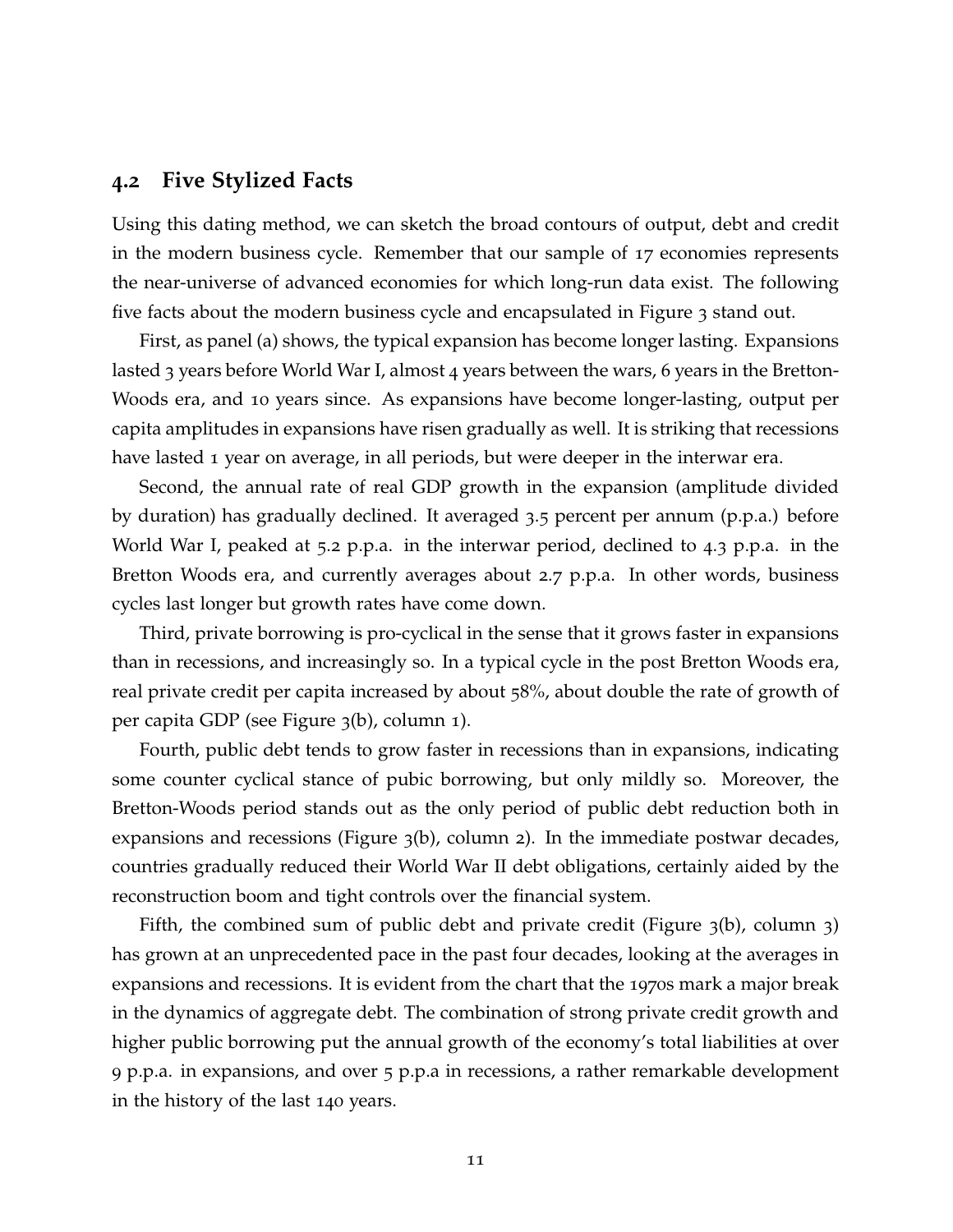

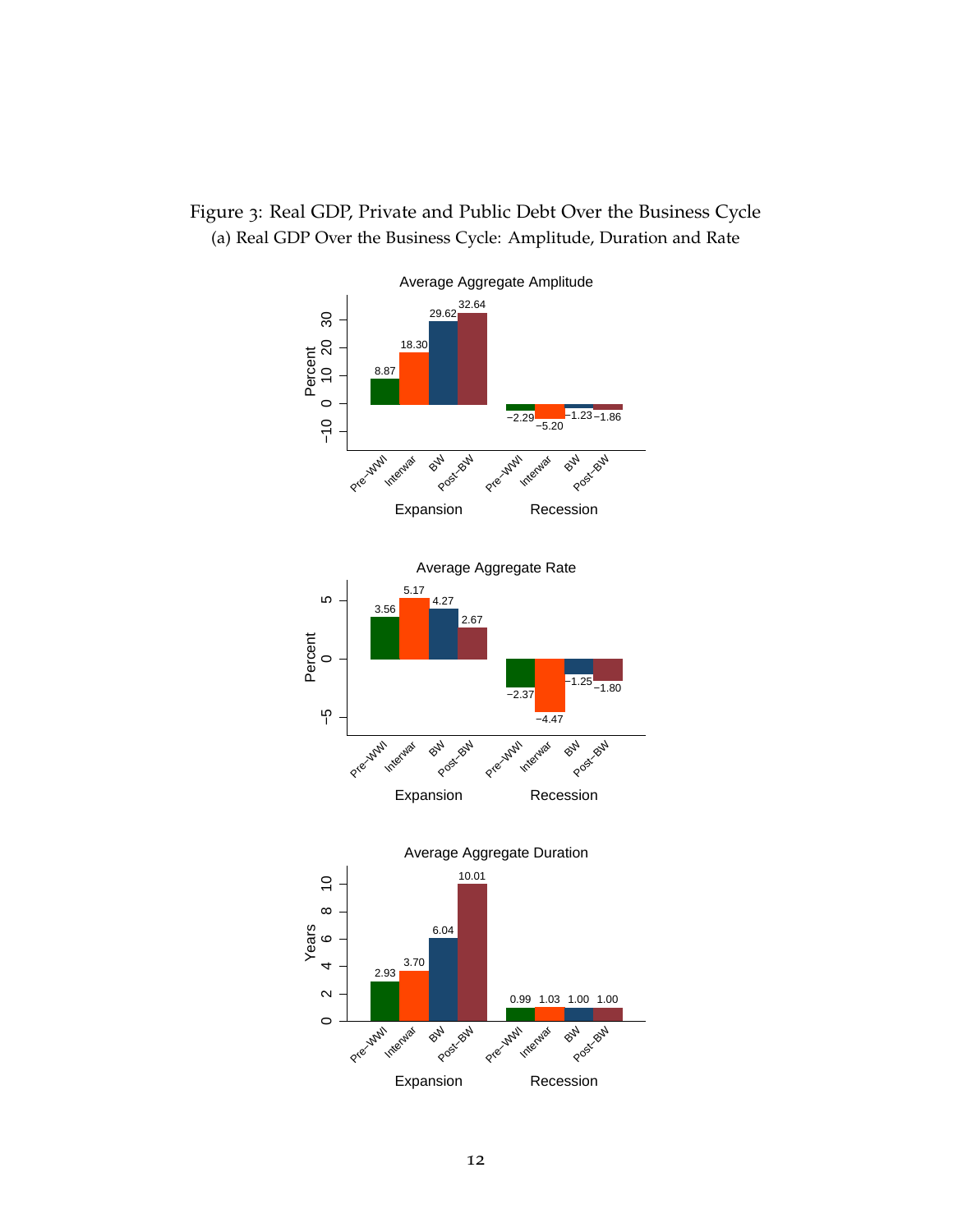#### Figure 3 (ctd.) Real GDP, Private and Public Debt Over the Business Cycle (b) Private and Public Debt Over the Business Cycle: Amplitude and Rate



*Notes*: Amplitude, duration and rate as defined in the text: amplitude is change in variable from start to end of the expansion or recession phase; rate is amplitude divided by the duration of the phase. Units are percent and percent per annum, respectively.

In sum, we find that business cycles have gradually become longer lasting and much more credit-intensive. Private borrowing tends to be strongly pro-cyclical while public borrowing display at least some counter cyclical elements in advanced economies. In modern economic history, the Bretton-Woods period stands out as the only period of sustained public debt reduction, both in expansions and recessions.

#### **4.3 Booms, Busts, and Crises**

Not all cycles are created equal. Some cycles end in financial crises and severe recessions, while others do not. The natural next step is to ask how the cyclical behavior of credit differs between normal cycles and those that end in severe financial crises. We therefore introduce a distinction between recessions that coincide with a major financial crisis—we call them *financial recessions*—and *normal recessions* without major financial disruptions. More precisely, we call a recession *financial* if and when a major financial crisis erupts within a two year window around the peak (the start of the recession). This classification is summarized in the data appendix and extends prior work in Jorda, Schularick and ` Taylor (2011, forthcoming) with the data for Belgium, Finland and Portugal and the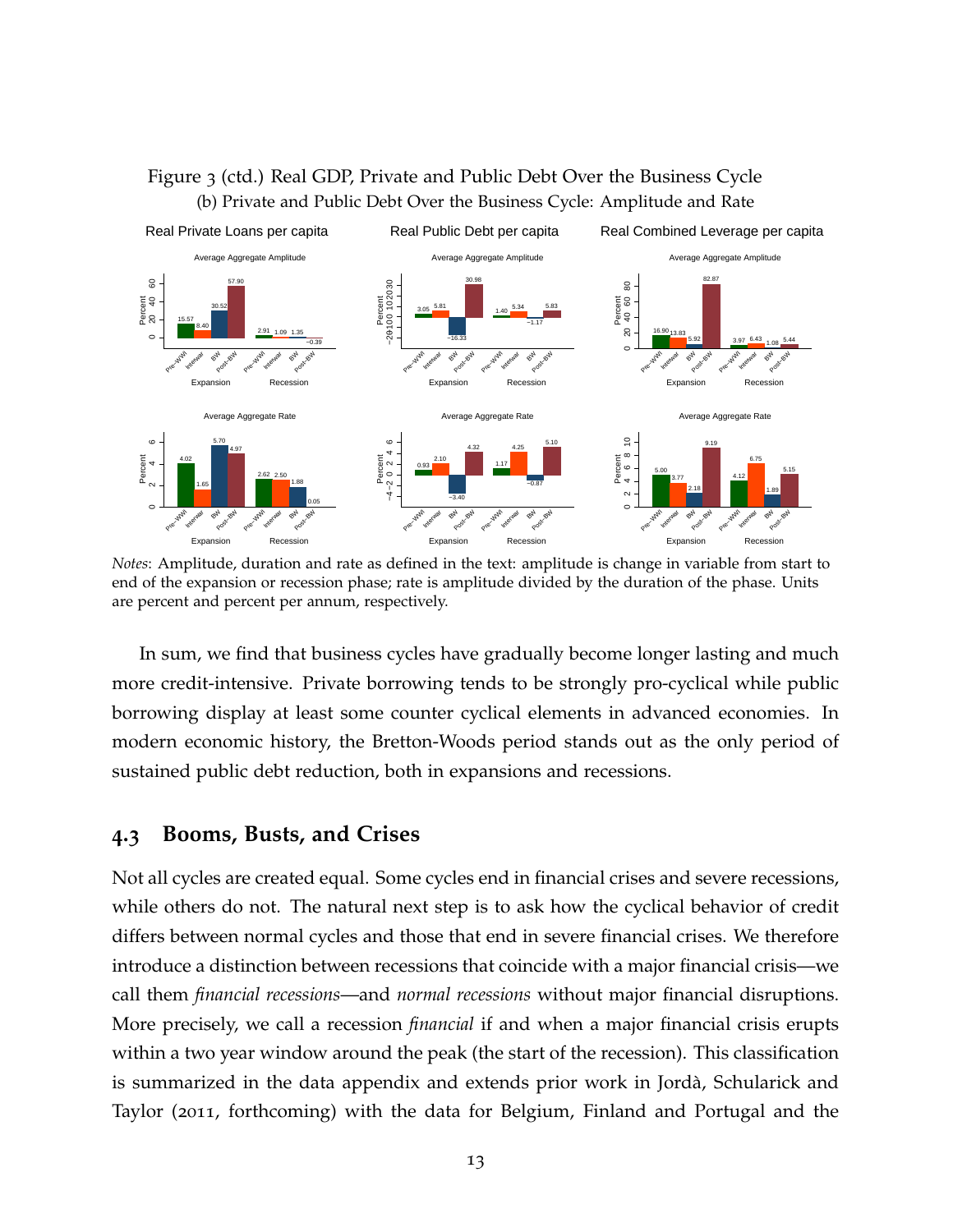post-2008 years.

Table 2 summarizes the universe of recessions and their classification using this approach. The table is broken into three panels. Panel (a) corresponds to the full sample, panel (b) to the pre-World War II sample, and panel (c) to the post-World War II sample. The full sample contains 269 recession episodes of which 77 are classified as financial crisis recessions and 192 are classified as normal recessions. However, that proportion varies with each sub-sample. In the pre-World War II sample 1 in 3 recessions was a financial crisis whereas after World War II, the proportion decreases to about 1 in 5.

The table also includes information on changes in *private credit and public debt ratios*, measured as the percentage point change per annum in private credit and public debt over GDP in the business cycle expansion. With respect to private credit, the key result arising from the table is that private credit grows twice as rapidly before financial recessions than before normal recessions, regardless of the era. From a business cycle perspective, this clearly reinforces the earlier finding that financial crises tend to be preceded by a rapid accumulation of *private* liabilities. Crisis cycles are special in the sense that the preceding boom is much more credit-intensive than in normal times.

The public debt to GDP ratio, by contrast, tends to decline before normal and financial recessions. In the pre-World War II sample, public debt declines at a rate of about 0.88 p.p.a. before normal recessions and 0.66 p.p.a. before financial crises. After World War II, the difference between normal and financial cycles is starker. Whereas debt declines by a similar amount in normal recessions, about 0.93 p.p.a, it *increases* at a rate of about 0.24 p.p.a. before financial crises. However, this result is driven by the absence of financial crises under the Bretton Woods System and the parallel reduction in public debt in the postwar reconstruction boom.

Summing up, we find that business cycles associated with financial crises tend to exhibit much more credit-intensive expansions than normal. With regard to the behavior of public debt, however, the differences appear to be rather small. Across all countries and periods, public debt tends to decline in expansions that end in financial crises. The lesson seems to be that there is very little in key indicators of public debt that indicate the imminent danger. At least in advanced economies, the build-up of financial fragility typically occurs on private sector balance sheets.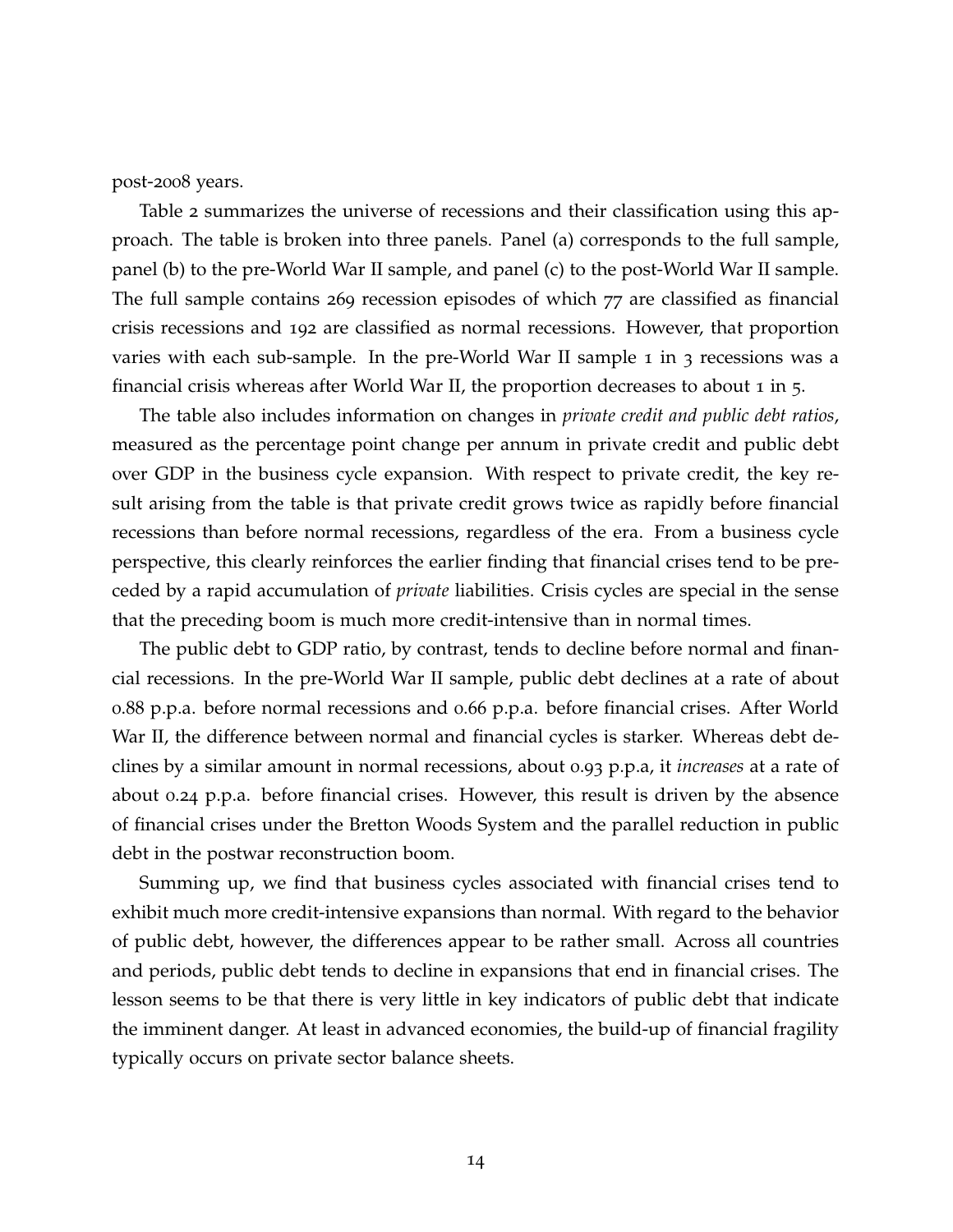|                               |                   |        | Table 2: Summary Statistics |        |              |        |
|-------------------------------|-------------------|--------|-----------------------------|--------|--------------|--------|
| $(a)$ Full sample             | (1)               |        | (2)                         |        | (3)          |        |
| Recession types in sample     | All               |        | Financial                   |        | Normal       |        |
|                               | mean              | (s.d.) | mean                        | (s.d.) | mean         | (s.d.) |
| Financial recession indicator | 0.29              |        | $\mathbf{1}$                |        | $\mathbf{O}$ |        |
| Observations                  | 269               |        | 77                          |        | 192          |        |
|                               |                   |        |                             |        |              |        |
| Normal recession indicator    | 0.71              |        | 0                           |        | 1            |        |
| Observations                  | 269               |        | 77                          |        | 192          |        |
|                               |                   |        |                             |        |              |        |
| Change in private credit/GDP  | 0.58              | (1.92) | 0.85                        | (2.22) | 0.48         | (1.80) |
| Observations                  | 199               |        | 55                          |        | 144          |        |
| Change in public debt/GDP     | $-0.77$           | (6.03) | $-0.47$                     | (3.55) | $-0.90$      | (6.8o) |
| Observations                  | 220               |        | 64                          |        | 156          |        |
|                               |                   |        |                             |        |              |        |
| (b) Pre-World War II sample   | $\left( 1\right)$ |        | (2)                         |        | (3)          |        |
| Recession types in sample     | All               |        | Financial                   |        | Normal       |        |
|                               | mean              | (s.d.) | mean                        | (s.d.) | mean         | (s.d.) |
| Financial recession indicator | 0.34              |        | 1.00                        |        | 0.00         |        |
| Observations                  | 186               |        | 63                          |        | 123          |        |
| Normal recession indicator    | 0.66              |        | 0.00                        |        | 1.00         |        |
| Observations                  | 186               |        | 63                          |        |              |        |
|                               |                   |        |                             |        | 123          |        |
| Change in private credit/GDP  | 0.36              | (1.97) | 0.51                        | (1.92) | 0.28         | (2.00) |
| Observations                  | 127               |        | 41                          |        | 86           |        |
|                               |                   |        |                             |        |              |        |
| Change in public debt/GDP     | $-0.81$           | (6.75) | $-0.66$                     | (3.80) | $-0.88$      | (7.85) |
| Observations                  | 149               |        | 50                          |        | 99           |        |
| (c) Post-World War II sample  | $\left( 1\right)$ |        | (2)                         |        | (3)          |        |
| Recession types in sample     | All               |        | Financial                   |        | Normal       |        |
|                               | mean              | (s.d.) | mean                        | (s.d.) | mean         | (s.d.) |
| Financial recession indicator | 0.17              |        | $\mathbf 1$                 |        | $\mathbf{O}$ |        |
| Observations                  | 83                |        | 14                          |        | 69           |        |
|                               |                   |        |                             |        |              |        |
| Normal recession indicator    | 0.83              |        | $\mathbf{O}$                |        | 1            |        |
| Observations                  | 83                |        | 14                          |        | 69           |        |
|                               |                   |        |                             |        |              |        |
| Change in private credit/GDP  | 0.98              | (1.78) | 1.84                        | (2.76) | 0.77         | (1.41) |
| Observations                  | 72                |        | 14                          |        | 58           |        |
|                               |                   |        |                             |        |              |        |
| Change in public debt/GDP     | $-0.70$           | (4.20) | 0.24                        | (2.48) | $-0.93$      | (4.51) |
| Observations                  | 71                |        | 14                          |        | 57           |        |

Table 2: Summary Statistics

Notes: See text. Changes in private credit and public debt refer to the prior expansion.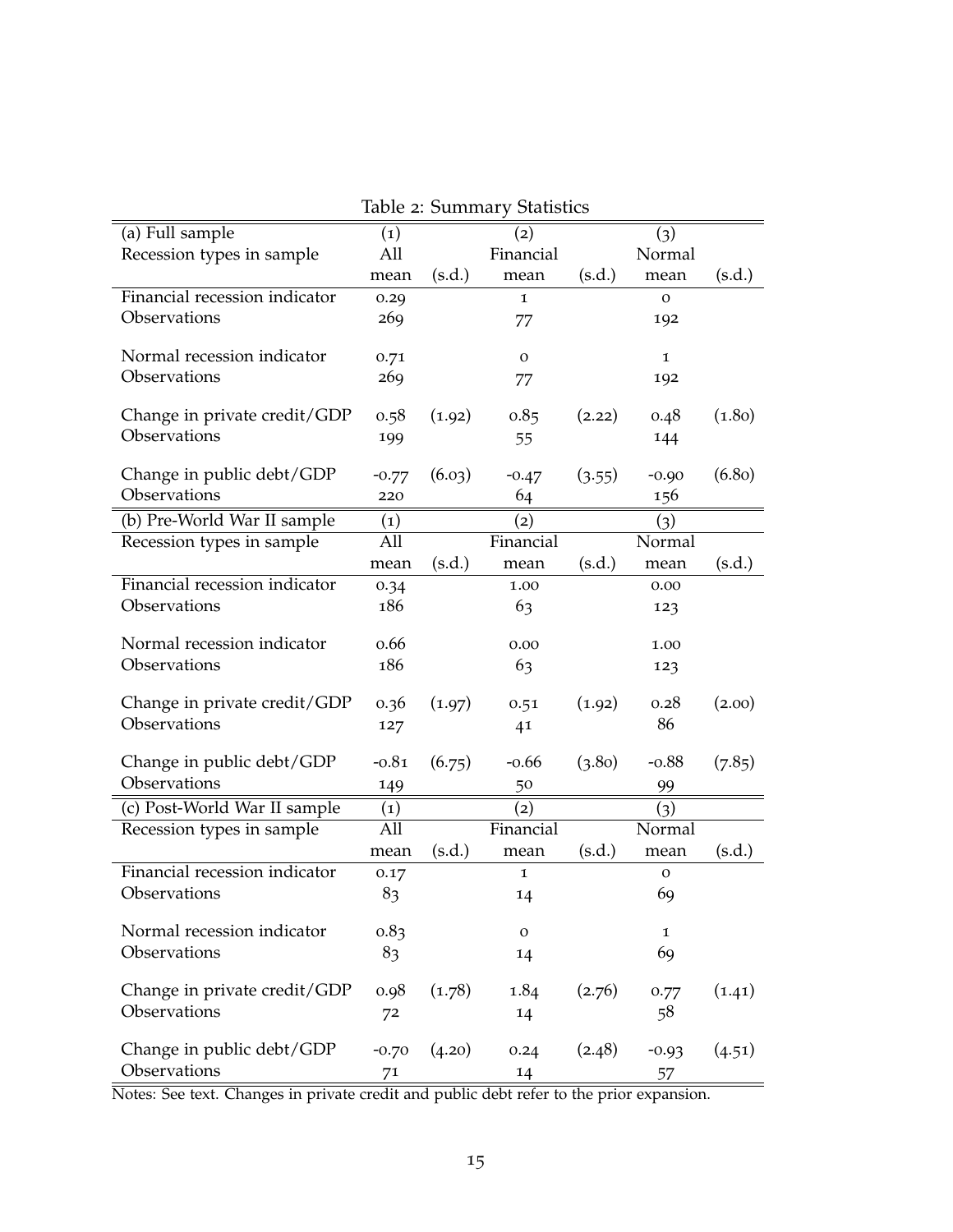## **5 Debt Booms and Overhangs: Private and Public**

What does the long-run historical evidence say about the prevalence and effects of private and public debt booms and overhangs? Do high levels of public debt impact on business cycle dynamics, as the public debt overhang literature argues? Are the effects of either variety of debt overhang more pronounced after financial crises? These are some of the questions that we explore in the next few sections. First, some background on the existing tensions in the literature.

The empirical observation that recoveries from financial crises seem to be special (see e.g. Cerra and Saxena, 2008; and Claessens, Kose and Terrones, 2011) has prompted researchers to look deeper into the causes of slow recoveries. One key theme is that high and/or newly-elevated levels of private indebtedness—a "debt overhang"—may hold back economic recovery after financial crises. In the crisis, agents in the economy suddenly realize that asset values were too high and leverage limits too lax. After this "Minsky moment" households (or companies) repair their balance sheets and adjust their debt levels. This deleveraging process in turn may weigh on aggregate demand and be responsible for the sluggish recovery (Koo 2008; Mian, Rao, Sufi 2011; Mian and Sufi 2012). Krugman and Eggertsson (2012) present a model with heterogeneous households: some households are patient creditors, others are impatient debtors. When credit conditions tighten in a crisis, indebted households have to cut back on consumption to adjust to the new borrowing constraint. The real interest rate needs to fall to induce higher spending by patient households, but the zero lower bound may prevent full adjustment in the short run. Hall (2011), Guerrieri and Lorenzoni (2011) as well as Philippon and Midrigan (2011) develop similar ideas. Using long-run historical data since 1870, Jorda,` Schularick and Taylor (2011, forthcoming) demonstrate in related empirical work that debt overhang effects after credit booms are a regular feature of the business cycle.

Yet another strand of the literature warns of the effects of the overhang from public, not private, borrowing. Reinhart et al. (2012) studied 26 episodes where public debt to GDP accounted for more than 90% of GDP on a sustained basis and found evidence that these public debt overhang episodes were associated with a substantial slowdown of GDP growth relative to low-debt years. These results mesh with those of a muchdebated earlier contribution by Reinhart and Rogoff (2009) that presented evidence that above a certain public debt to GDP threshold the overhang of public debt goes hand in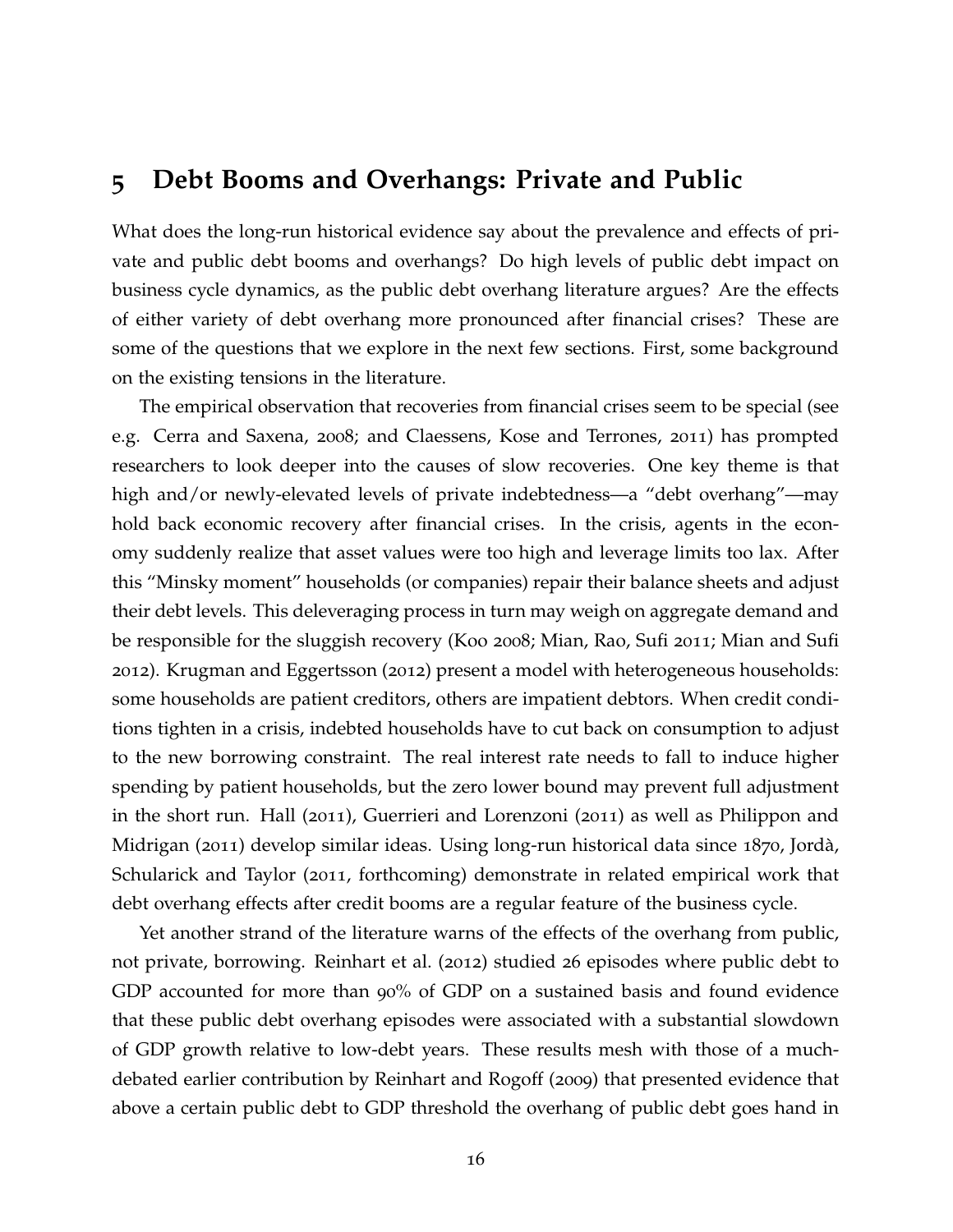hand with a substantial slowdown in economic growth.

The empirical approach that we will follow to address these issues is multifaceted. After a short presentation of our key statistical methods (5.1), we will first revisit the historical evidence on private credit booms (5.2). More precisely, we will study if and how private credit booms influence the depth of recession and the speed of the recovery. We shall see that *private credit* build-up during the expansion tends to make the recession deeper and longer lasting. This is the essence of the well-known private sector debt overhang story that we can confirm with our larger and longer macro-historical dataset, extending results in Jordà, Schularick and Taylor (2011, forthcoming).

In a next step (section 5.3), we will take a closer look at the effects of public debt booms, thus addressing one of the most hotly debated topics in macroeconomics in recent years. Importantly, we will improve upon previous studies of public debt boom episodes in so far as we move beyond a simple unconditional analysis and include a number of additional macroeconomic controls that could account for the previously diagnosed growth slowdown in times of high public debt. Upgrading from an *unconditional* to a *conditional* analysis will show that high public debt levels have little impact on the business cycle dynamics in normal times, but that high levels of public debt, a public debt overhang, slows down the economy after financial crises.

In a last step (5.4), we will look at the interaction of private credit buildups and the level of public debt. We will see that high levels of public debt exacerbate the effects of private sector deleveraging. The combination of private sector credit booms and high levels of public sector debt typically leads to considerably deeper recessions and slower recoveries. Our results therefore lend support to precautionary fiscal policy regimes intended to keep public sector debt at low levels—not because these debts necessarily endanger growth at all times, but for a more narrow, specific reason: to avoid the need for a parallel rentrenchment of private and public sector borrowing in times of crisis and in the associated and typically prolonged recession.

### **5.1 Statistical Design**

The statistical toolkit we will use to address these questions relies on the *local projection* (LP) approach introduced in Jordà (2005). Several reasons justify the choice. The sample of data available may appear abundant for most statistical analyses. However,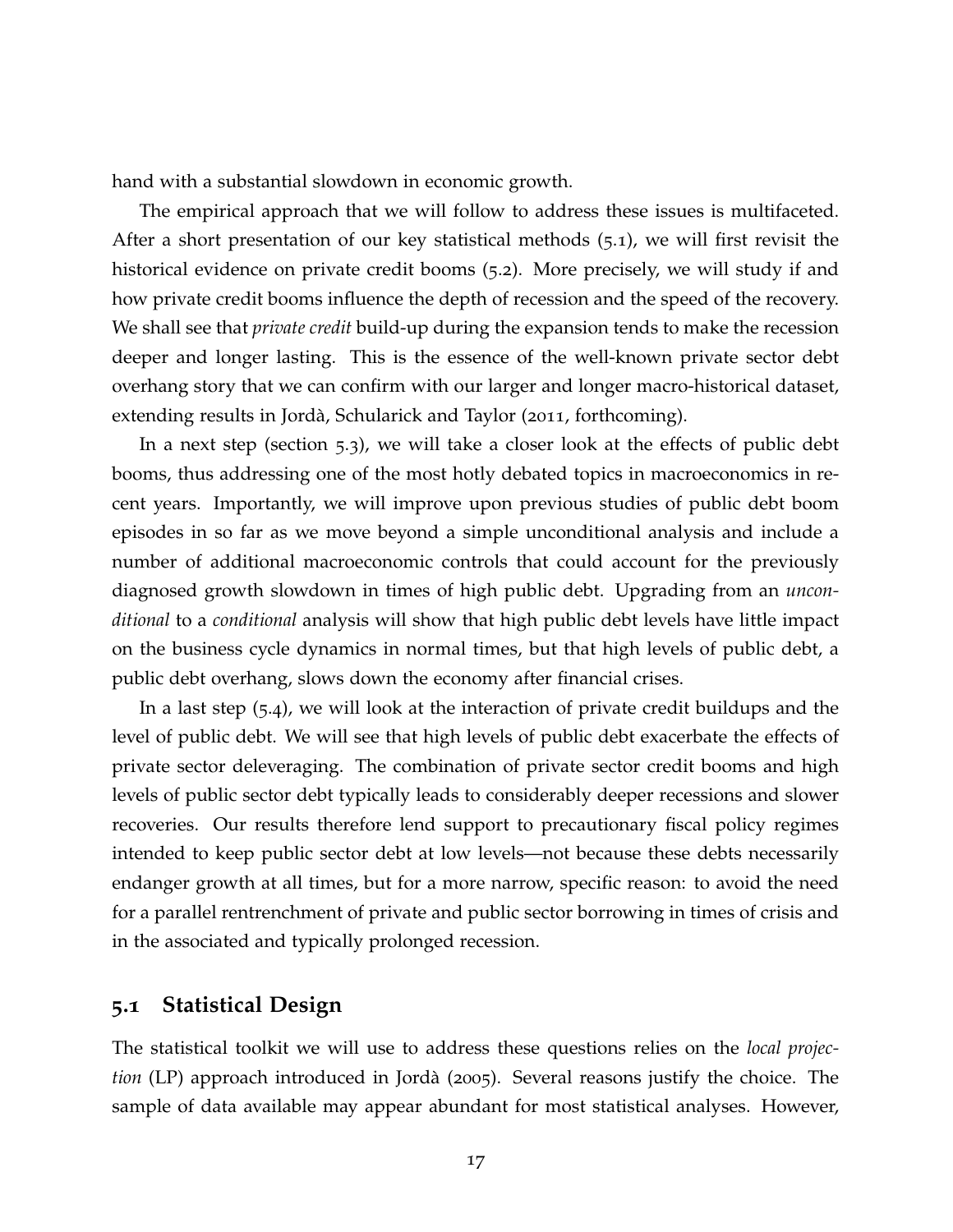we are interested in characterizing a number of dynamic multipliers from a multivariate perspective. Standard models are too parametrically intensive for the available sample. Moreover, some of the multipliers that we calculate allow for asymmetries and nonlinearities in the form of modulation through the level of debt at the start of the recession. These features are difficult to model with assumptions about the underlying global data generating process. And in any case, this would impose numerical burdens that our sample cannot easily bear. Instead, direct local analysis of the multipliers of interest using the LP method is straightforward.

Let *K* denote the dimension of the vector of macroeconomic aggregates of interest, *M* denote the cross-section dimension of countries, and *T* denote the time dimension of the sample. For any variable  $k = 1, ..., K$  we want to characterize the change of the variable from the start of the recession to some distant horizon  $h = 1, ..., H$ , or the change from time  $t(p)$  to time  $t(p) + h$  where p refers to peak. That is,  $t(p)$  denotes the time period that corresponds to the  $p^{th}$  peak or recession. We focus on the change from the start of the recession to some distant period so that the results can be directly compared with the results presented in earlier sections and results available in the literature for unconditional responses.

Let *y k*  $\alpha_{it(p)+h}^k$  denote a given macroeconomic aggregate observed for country  $i=1,...,M$ at time  $t(p) + h$ , the *h* period ahead change is denoted  $\Delta_h y^k_{\hat{h}}$ *it*(*p*)+*h* . Sometimes ∆*hy k it*(*p*)+*h* will refer to the percentage point change, given by the *h*-step difference in 100 times the logarithm of the variable. An example is when  $y_{it}^k$  refers to 100 times the logarithm of real GDP per capita. Other times it may refer to the simple *h*-step difference, such as when  $y_{it}^k$  refers to an interest rate. These differences are easily understood from the context and we abstain from introducing further notation to indicate the distinction. The macroeconomic aggregates  $y_{it}^k$  are consolidated into the vector  $Y_{it} = [\Delta y_{it}^1 \ ... \ \Delta y_{it}^J \ y_{it}^{J+1} \ ...$  $y_{it}^{K}$ ]'. The first *J* elements of this vector refer to variables expressed in first differences, such as 100 times the logarithm of real GDP per capita, and the remaining *K* − *J* variables refer to variables in the levels, such as an interest rate.

Lastly, denote  $x_{it(p)}$  the accumulated change of the variable  $x$  in the expansion that ended at time  $t(p)$  for country *i*. Perturbations of this variable from its long-run mean, e.g., accelerations of borrowing, will define the experiments whose effects on other macroeconomic variables we wish to evaluate. The value of this variable remains fixed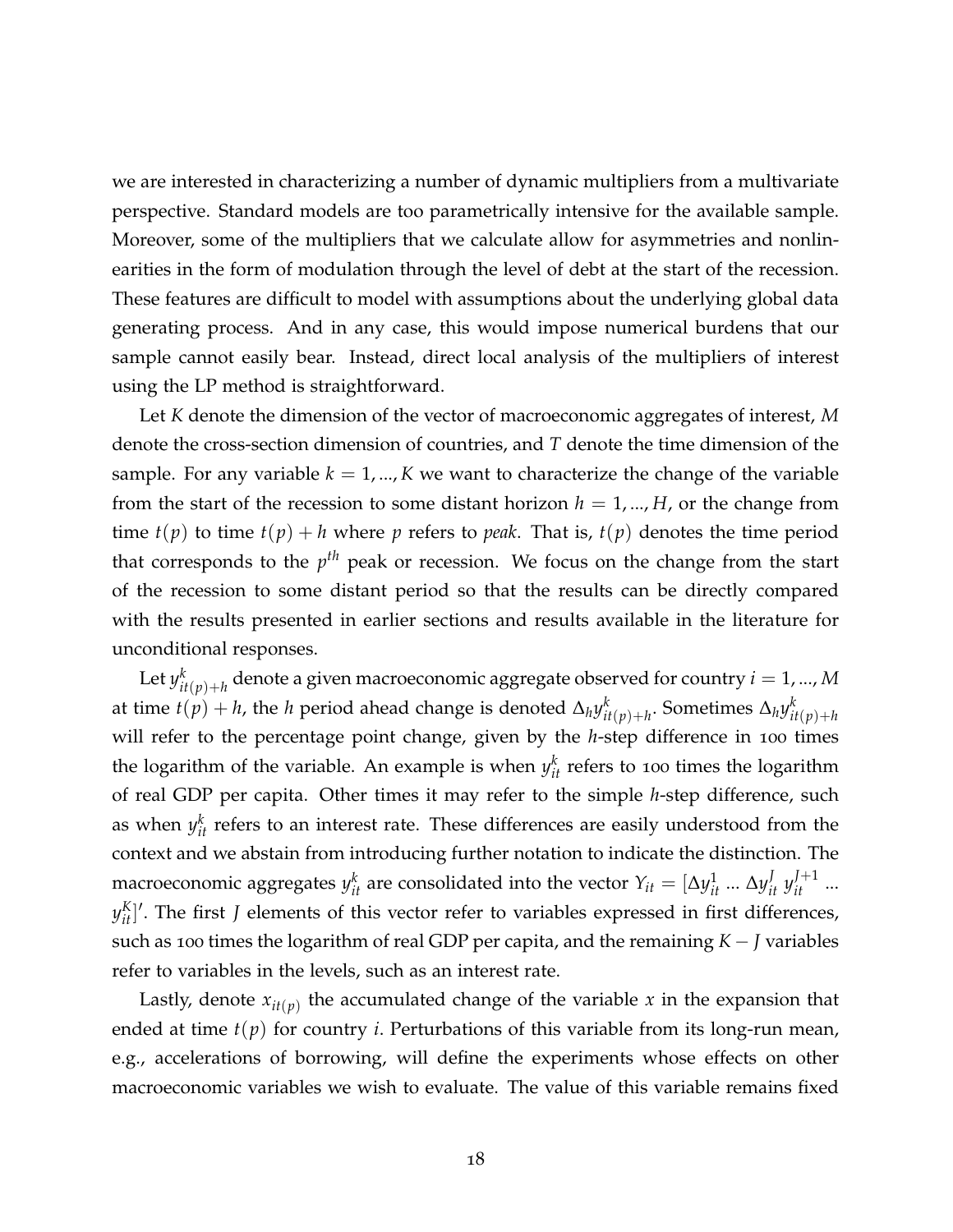for any value of *h* over which  $\Delta_h y^k_{ij}$  $\frac{\kappa}{it(p)+h}$  is considered.

Consequently, the path of the recession and the recovery, conditional on information up to time  $t(p)$ —and denoted  $Y_{it(p)}$ ,  $Y_{it(p)-1}$ , ...—will vary depending on  $x_{it(p)}$  and we will be interested in characterizing how these recovery paths change as  $x_{it(p)}$  changes from a given baseline level that here we take as the long-run mean,  $\overline{x}_i$ , with respect to an experimental level  $\overline{x}_i + \delta$ .

That is, the average cumulated response for each variable in the *K*-dimensional vector of macroeconomic aggregates is defined as:

$$
CR\left(\Delta_{h}y_{it(p)+h}^{k},\delta\right) = E_{it(p)}\left(\Delta_{h}y_{it(p)+h}^{k}|x_{it(p)} = \overline{x}_{i} + \delta; Y_{it(p)}, Y_{it(p)-1}, ... \right) - E_{it(p)}\left(\Delta_{h}y_{it(p)+h}^{k}|x_{it(p)} = \overline{x}_{i}; Y_{it(p)}, Y_{it(p)-1}, ... \right), \quad k = 1, ..., K; h = 1, ..., H
$$
 (2)

As an aside, note that, under an assumption of linearity, this cumulated response is simply the sum of the 1 to *h* impulse responses:

$$
IR\left(\Delta y_{it(p)+h}^{k}, \delta\right) = E_{it(p)}\left(\Delta y_{it(p)+h}^{k} | x_{it(p)} = \overline{x}_{i} + \delta; Y_{it(p)}, Y_{it(p)-1}, ... \right) - E_{it(p)}\left(\Delta y_{it(p)+h}^{k} | x_{it(p)} = \overline{x}_{i}; Y_{it(p)}, Y_{it(p)-1}, ... \right), \quad k = 1, ..., K; h = 1, ..., H,
$$
 (3)

that is

$$
CR\left(\Delta_h y_{it(p)+h'}^k \delta\right) = \sum_{j=1}^h IR\left(\Delta y_{it(p)+h'}^k \delta\right).
$$
 (4)

Expression  $(3)$  can be recognized as the definition of an impulse response in Jordà (2005). Of course, the reason to work with expression (2) rather than with expressions (3) and (4) is to provide a direct measure of the cumulated responses that do not rely on the probably quite implausible assumption of linearity. To proceed, we need a way to estimate expression (2).

In practice we estimate  $CR\left(\Delta_h y^k_{th}\right)$  $\int_{i t(p)+h'}^k \delta \Big)$  by assuming that the expectation can be approximated by a local projection. In particular, this approximation can be obtained by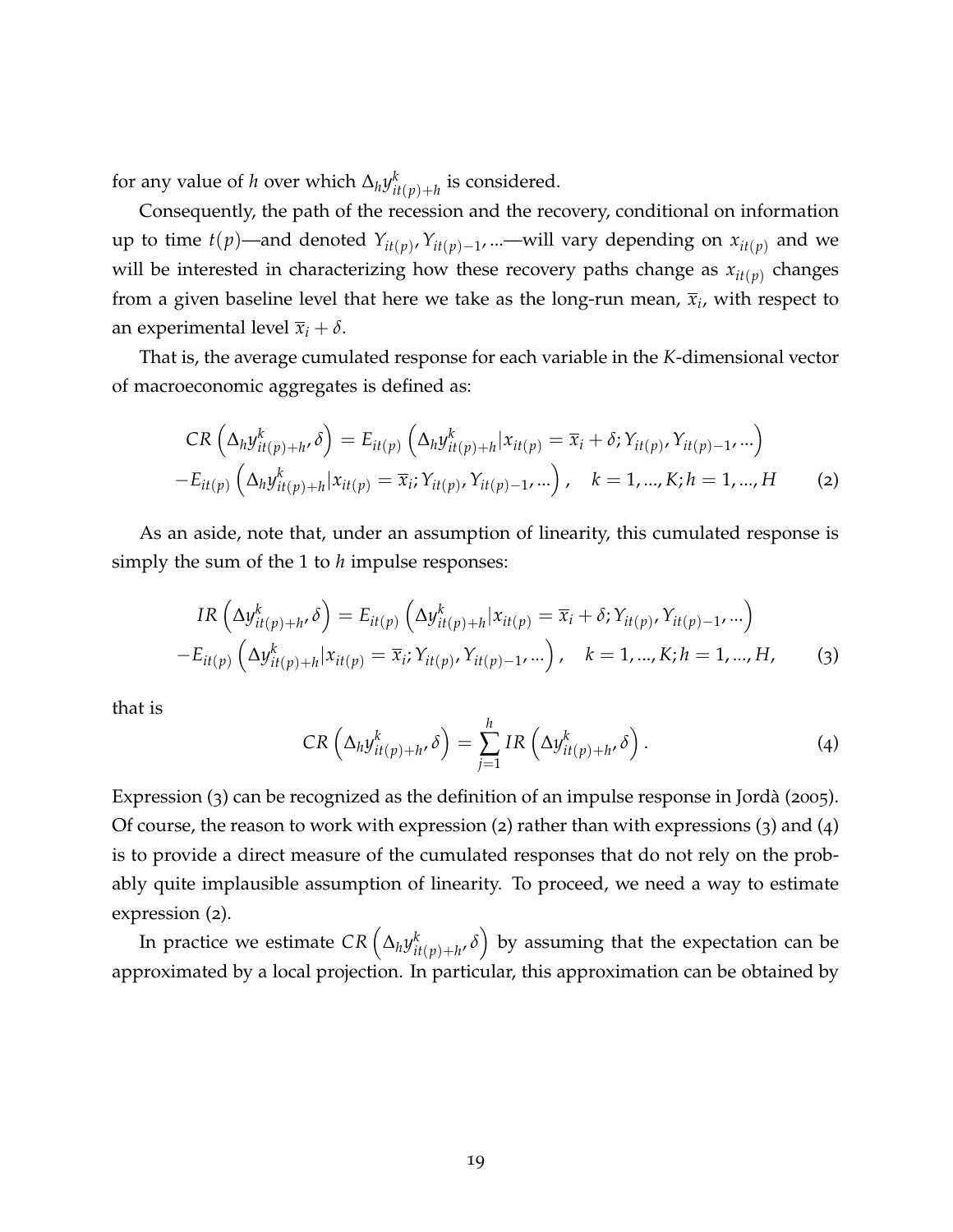estimating the following fixed-effects panel regression:

$$
\Delta_{h} y_{it(p)+h}^{k} = \alpha_{i}^{k} + \theta_{N}^{k} d_{it(p)}^{N} + \theta_{F}^{k} d_{it(p)}^{F} + \beta_{h,N}^{k} d_{it(p)}^{N} (x_{it(p)} - \overline{x}_{i}) + \beta_{h,F}^{k} d_{it(p)}^{F} (x_{it(p)} - \overline{x}_{i}) + \sum_{l=0}^{L} \Gamma_{h,l}^{k} Y_{it(p)-l} + u_{h,it(p)}^{k}; \quad k = 1, ..., K; h = 1, ..., H,
$$
\n(5)

where *α k*  $\mathbf{A}_i^k$  are country fixed effects,  $\mathbf{\theta}_N^k$  is the common constant associated with *normal* recessions  $d_{it(p)}^N = 1$  (o otherwise);  $\theta_f^k$  $\frac{\kappa}{F}$  is the common constant associated with financial recessions  $d_{it(p)}^F = 1$  (o otherwise); a history of *l* lags for the control variables  $Y_{it(p)-l}$ with coefficient matrices Γ *k*  $\hat{h}_{h,l}$ . When  $x_{it(p)} = \overline{x}_i$  then  $\theta^k_N$  and  $\theta^k_F$  measure the average cumulated response in normal versus financial recessions. As we determined earlier, these unconditional means appear to differ in the sample and allowing for this distinction is consistent with our earlier findings. When  $x_{it(p)} = \overline{x}_i + \delta$ , the marginal effect of the experiment *δ* is given by the coefficients *β k*  $_{h,N}^k$  and  $\beta_h^k$ *h*,*F* depending on whether the recession is *normal (N) or financial (F).* Here we could have assumed that  $\beta^k_{h,N} = \beta^k_h$ *h*,*F* but we prefer to allow the data to speak for themselves.

Our decision to use a panel estimator with fixed effects allows cross-country variation in the typical path computed and in the average response to *δ*. This is a convenient formulation and accounts for variation across countries in their degree of financialization and other macroeconomic differences while still being able to identify the common component of the response.

If  $\delta$  were exogenously determined, then expression (2) would provide the causal effect of an increase *x* on the outcome *y* at time *h*. Formally, we cannot claim this to be the case. However, we note that the amount of private credit or public debt is a given quantity at the start of the recession. Naturally, there is no direct feedback mechanism except for any possible anticipation during the expansion on the severity of an impending recession. In addition, we use an extensive set of controls and their lags to soak up variation in economic outcomes that can be explained by conditions experienced during the expansion.

The *Y* variables that we will include as controls are: (1) the growth rate of real GDP per capita; (2) the growth rate of real loans per capita; (3) the consumer price index (CPI) inflation rate; (4) the growth rate of real investment per capita; (5) the growth rate of real public debt per capita; (6) short-term interest rates on government securities (usually 3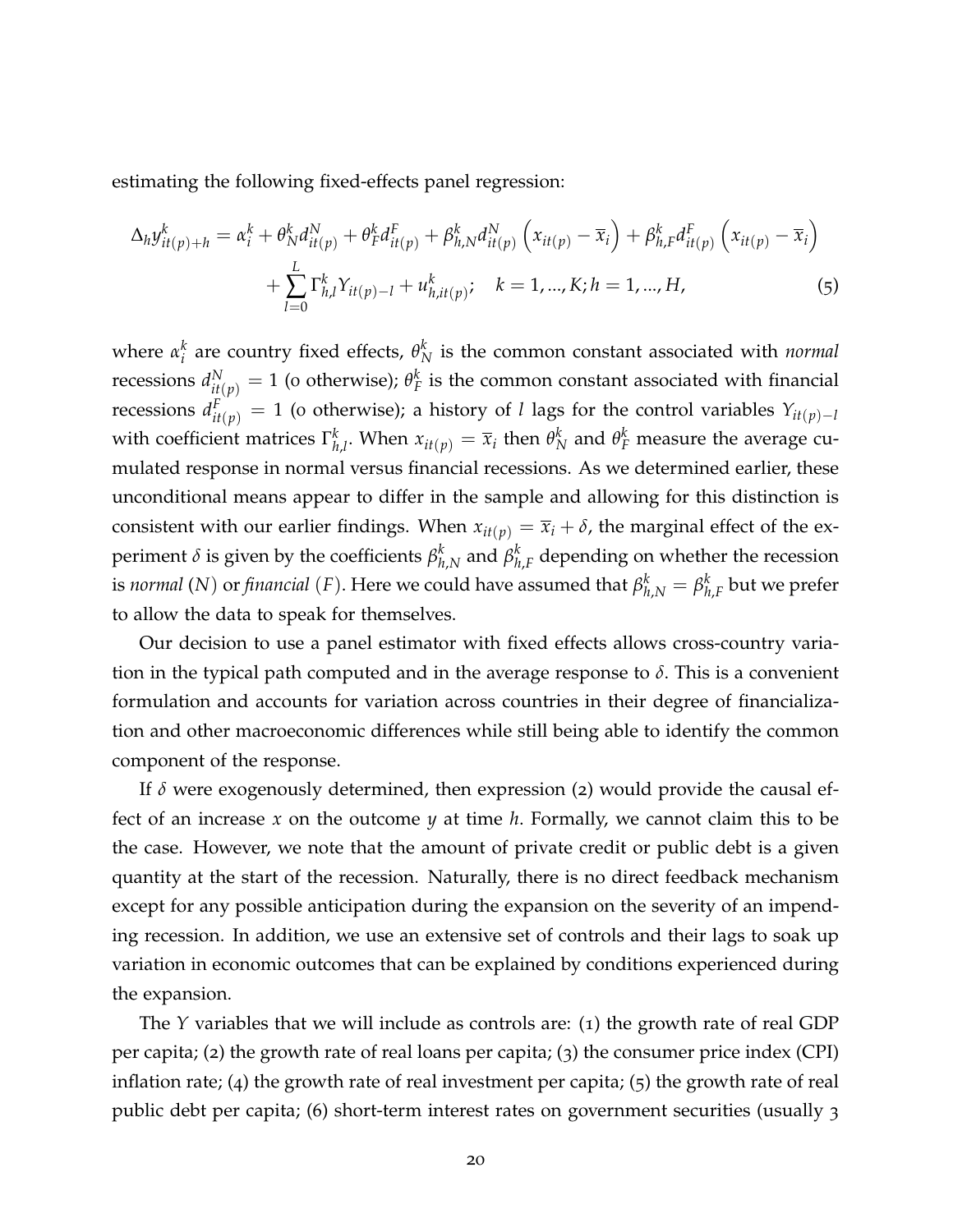months or less in maturity); (7) long-term interest rates on government securities (usually 5 years or more in maturity); and (8) the current account to GDP ratio. Note that our set of controls *Y* will include data on lending and public debt, which will tend to attenuate any effects that we measure through *x*. That is, we stack the odds against finding that credit or debt have any independent effects on the shape of the recession and recovery.

These variables will be the controls included in the vector *Y* defined earlier. Starting with private credit, we will use a two standard deviation of private credit growth from its long-run average as our "experimental" *x* variable. In other words, we will track how credit booms in the expansion change the conditional forecasts of the behavior of other macroeconomic variables in the subsequent recession and recovery. Expression (5) will serve as the platform from which we develop a more ambitious exploration of the effects of high public debt levels and study the interaction of private and public debt overhangs. These extensions will require modifications to our main estimating equation in expression (5) that we discuss when each experiment is introduced below.

#### **5.2 Private Credit Booms**

We start by determining how strong growth of private credit to GDP in the expansion (we use a two standard deviation from the long run average) alters the expected course of an economy through recession and recovery. This experiment builds on the analysis in Jorda, Schularick and Taylor (forthcoming), but relies on a larger and longer sample. ` The core results from that study remain intact.

Figure 4 reports the cumulated responses calculated using expressions (2) and (5) for output, investment, inflation, lending and debt. The top row refers to the full sample analysis whereas the bottom row refers to the post-WWII sample. In a normal recession output declines in year one about  $1\% - 2\%$ , by year two it has recovered it original pre-recession level and then continues to grow in years three to five. However, financial recessions are considerably more painful. On average, they only reach bottom  $(-5%)$ around year two or three and output does not quite recover its pre-recession level by year five. Overhang from a previous credit boom makes matters considerably worse. The recession can be about two to three percentage points deeper at and the recovery is even slower. The effects are even more dramatic when considering real investment, with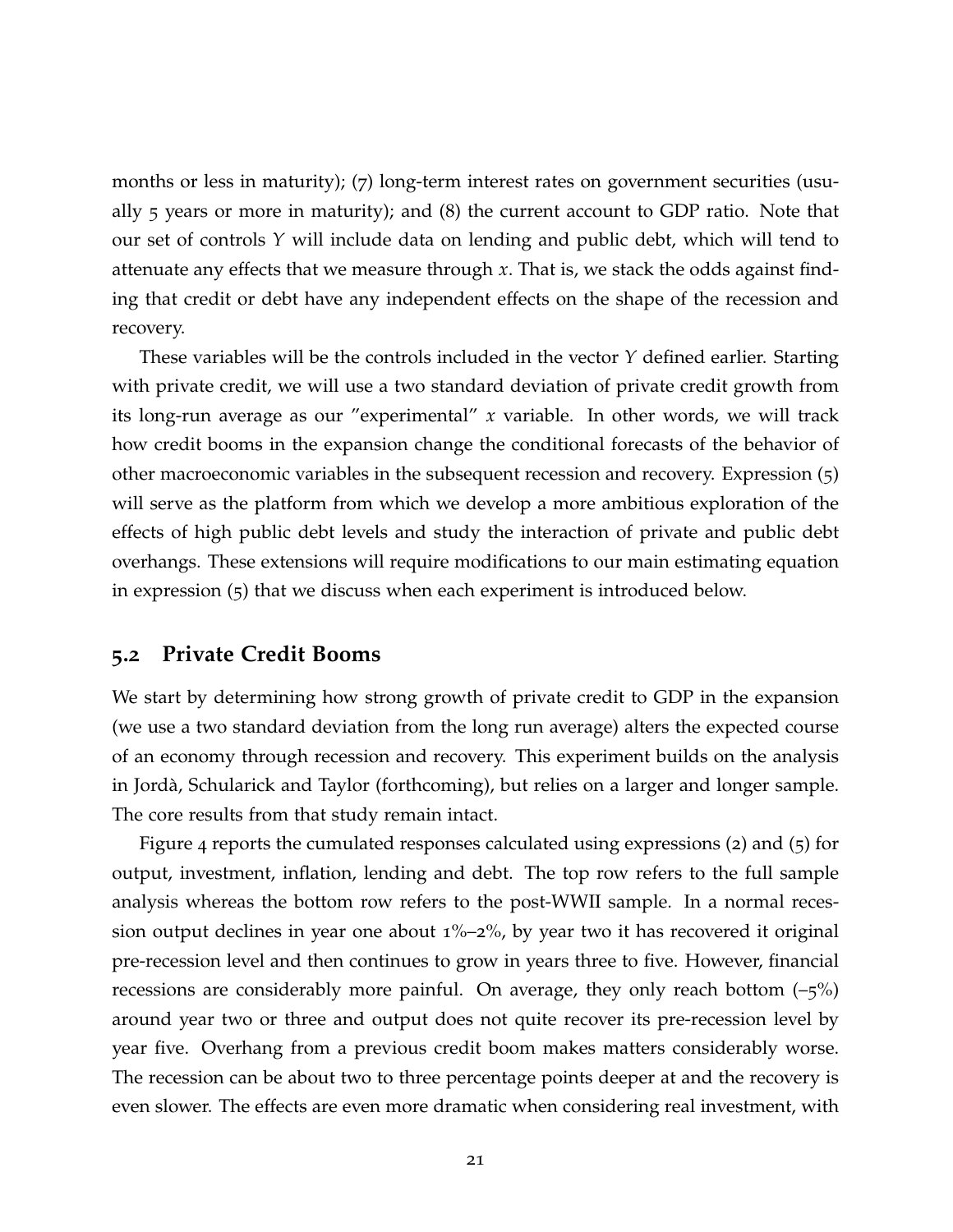drops on the order of 20–30 percent in crisis recessions. Regarding inflation, whereas prices continue to grow during normal recessions, they remain more repressed in financial crises, and more so after credit booms. Similarly, lending activity continues during a normal recession, it stands still in the average financial crisis and it contracts in a financial crisis after a credit boom. Public debt accelerates faster in financial crisis recessions, and even more so after a credit boom. All results are quite intuitive, and echo recent real-world experiences.

As a robustness check, we consider a sub-sample analysis based on post-World War II data. Although we have excluded the two World War periods from the analysis, the interwar period was unusually turbulent and marked by the Great Depression. The bottom row of Figure 4 replicates the analysis in the top row using the shorter and more contemporary sample from 1946 to 2011. Broadly speaking, the results hold up surprisingly well, not just qualitatively but also quantitatively.

Overall, the responses confirm that financial crises are more painful and take longer to recover from than normal recessions, even after conditioning on macroeconomic aggregates and their lags. Moreover, a large accumulation of private sector debts during the preceding expansion—a private sector credit boom—tends to make recessions and recoveries worse.<sup>6</sup>

#### **5.3 Public Debt Overhangs**

Using historical data for developed economies starting in the early 1800s, Reinhart and Rogoff (2012) find that when the ratio of public debt to GDP exceeds 90% over five years, growth slows down by about 1 percentage point per year. In this section we take off from the main premise in Reinhart and Rogoff (2012) and ask if the *level* of public debt relative to GDP has an effect on the expected path of the economy through recession and recovery. Put differently, does high public debt make recessions worse and recoveries slower?

To estimate these effects, we can modify expression (5) above to measure how the *level* of debt to GDP modulates the average response in the recession conditional on

 $6$  We ran similar experiments for the accumulation of public debt in the expansion, as opposed to the level which we study in the next section, but did not find strong effects.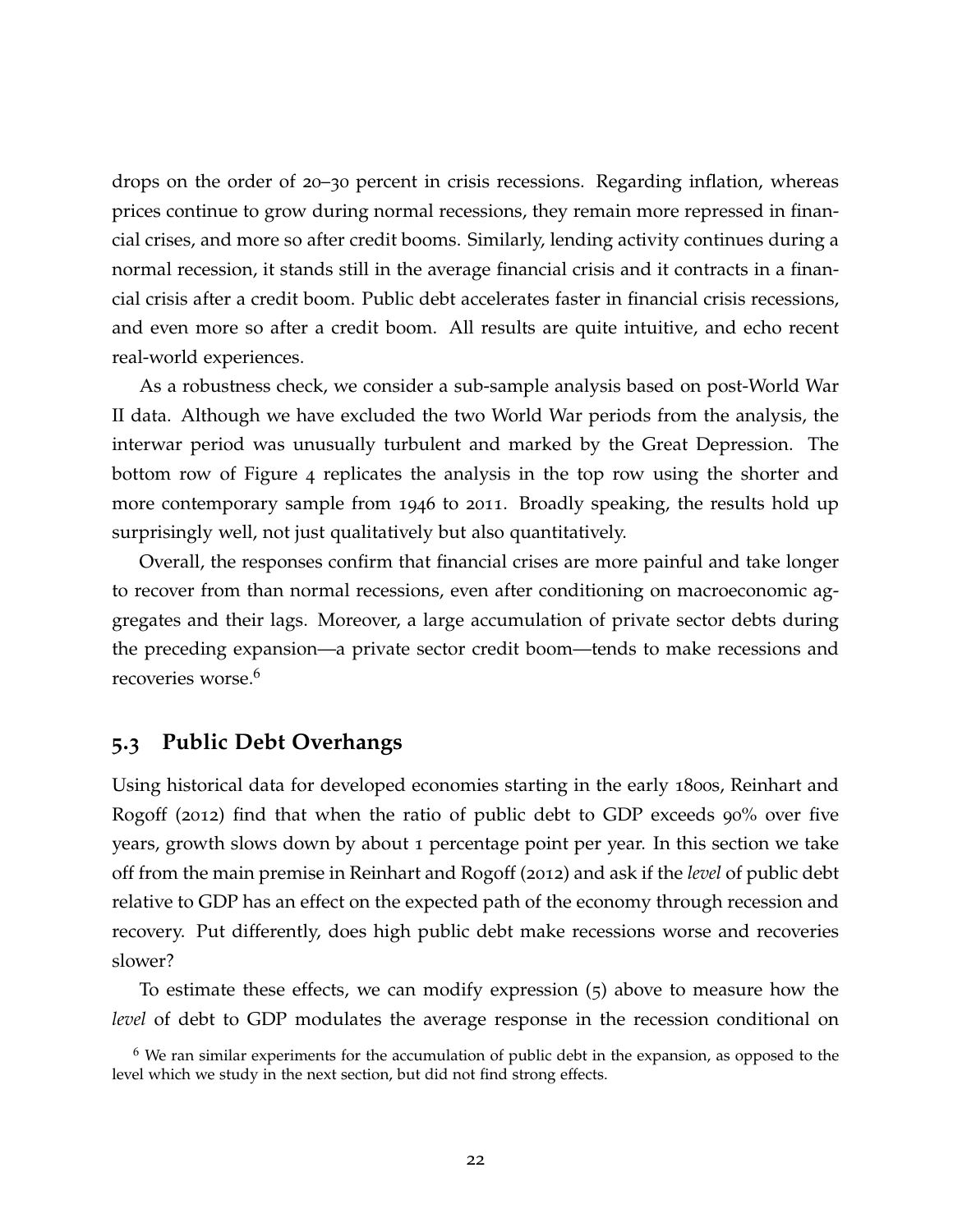Figure 4: Conditional cumulative paths of selected macroeconomic aggregates in the recession as a function of private credit growth in the expansion and the type of recession. Samples: 1870–2011 and 1946–2011. Scales matched by row but allowed to vary across variables.



*Notes*: Top row refers to an excess credit experiment; the cumulative change in the variable since the start of the recession is displayed. The solid line with shaded region refers to the average path in normal recessions. The shaded region is a 95% confidence interval. The dotted line refers to the path in a normal recession when liabilities accumulated during the expansion grew at the mean plus two standard deviations. The solid line without shaded region refers to the average path in financial crises. The dashed line refers to the path in financial crises when liabilities accumulated during the expansion grew at the mean plus two standard deviations. Output measured as real GDP per capita; Investment in real terms and per capita; CPI measure the change in the index; lending measured as real bank lending in per capita terms; and public debt measured in percent of GDP. These results are conditional on macroeconomic aggregates and their lags as explained in the text.

controls. Specifically:

$$
\Delta_{h} y_{it(p)+h}^{k} = \alpha_{i}^{k} + \theta_{N}^{k} d_{it(p)}^{N} + \theta_{F}^{k} d_{it(p)}^{F} + \phi_{h,N}^{k} d_{it(p)}^{N} \left( g_{it(p)} - \overline{g}_{i} \right) + \phi_{h,F}^{k} d_{it(p)}^{F} \left( g_{it(p)} - \overline{g}_{i} \right) + \sum_{l=0}^{L} \Gamma_{h,l}^{k} Y_{it(p)-l} + u_{h,it(p)}^{k}; \quad k = 1, ..., K; h = 1, ..., H
$$
\n(6)

where  $g_{it(p)}$  denotes the level of debt to GDP for country *i* at the start to the recession at time  $t(p)$ . Using expression (6), we then consider three experiments: the debt level is at zero, the debt level is at the mean, or the debt level is at twice the mean. Over the sample, the average debt level is 51% of GDP. Thus twice the mean indicates a situation where debt is running slightly above 100% of GDP. Notice that like before, we allow the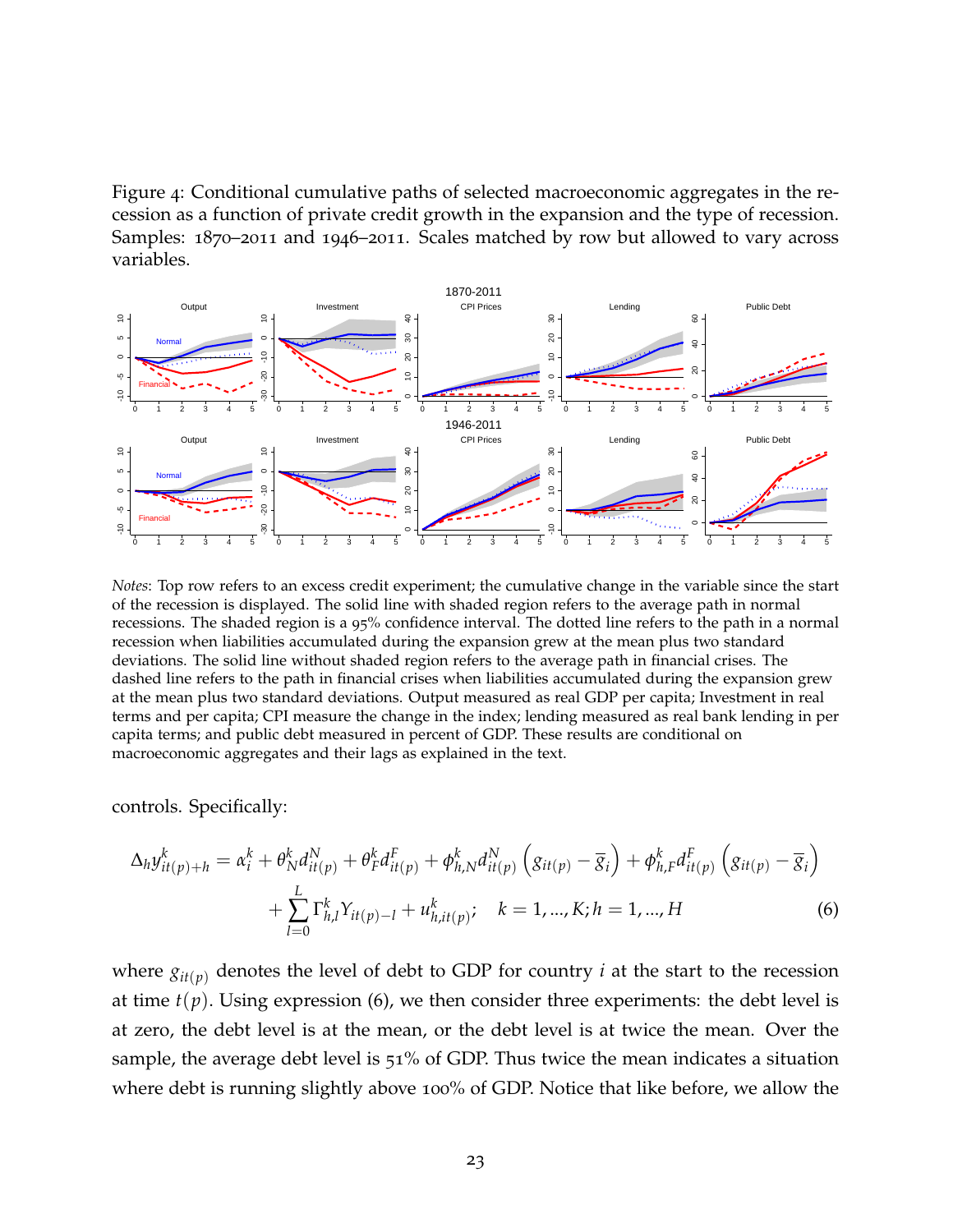Figure 5: Conditional cumulative paths of selected macroeconomic aggregates in the recession as a function of the level of public debt and the type of recession. Sample: 1870–2011. Scales matched by row but allowed to vary across variables.



*Notes*: Top row refers to normal recessions. Solid line with 95% confidence region refers to debt at the historical mean and hence replicates the average response reported in earlier figures. The dotted line corresponds to debt at zero and dashed line to debt at twice the mean. The bottom row refers to financial crises. The solid line with confidence region replicates the trajectory displayed in the first row. Dotted line corresponds to debt at 0, dashed is debt at historical mean, and long dash with debt at twice the historical mean.

mean to be country-specific to allow for variation in addition to the fixed effect. The results of these experiments are reported in figure 6 for financial and normal recessions, using the full sample.

Figure 5 displays the trajectory of output, investment, inflation, bank lending and public debt in a normal recession and in a financial crisis. The top row displays typical trajectories in a normal recession. The solid line is the trajectory when the debt level at the start of the recession is at its long-run average (along with a 95% confidence region); the dotted line when debt is at zero; and the dashed line when debt is at twice the per country average or about 100% of GDP for most countries. The bottom row maintains the solid line as the trajectory in a normal recession with the debt level at the start of the recession at is long-run average (with a 95% confidence region) and then contains three additional trajectories, all corresponding to a financial crisis under different assumptions on the level of debt. Specifically, the dotted line corresponds to debt at zero; the shortdashed line refers to debt at the long-run average (about 51 percent of GDP); and the long-dashed line corresponds to debt at twice its long-run average.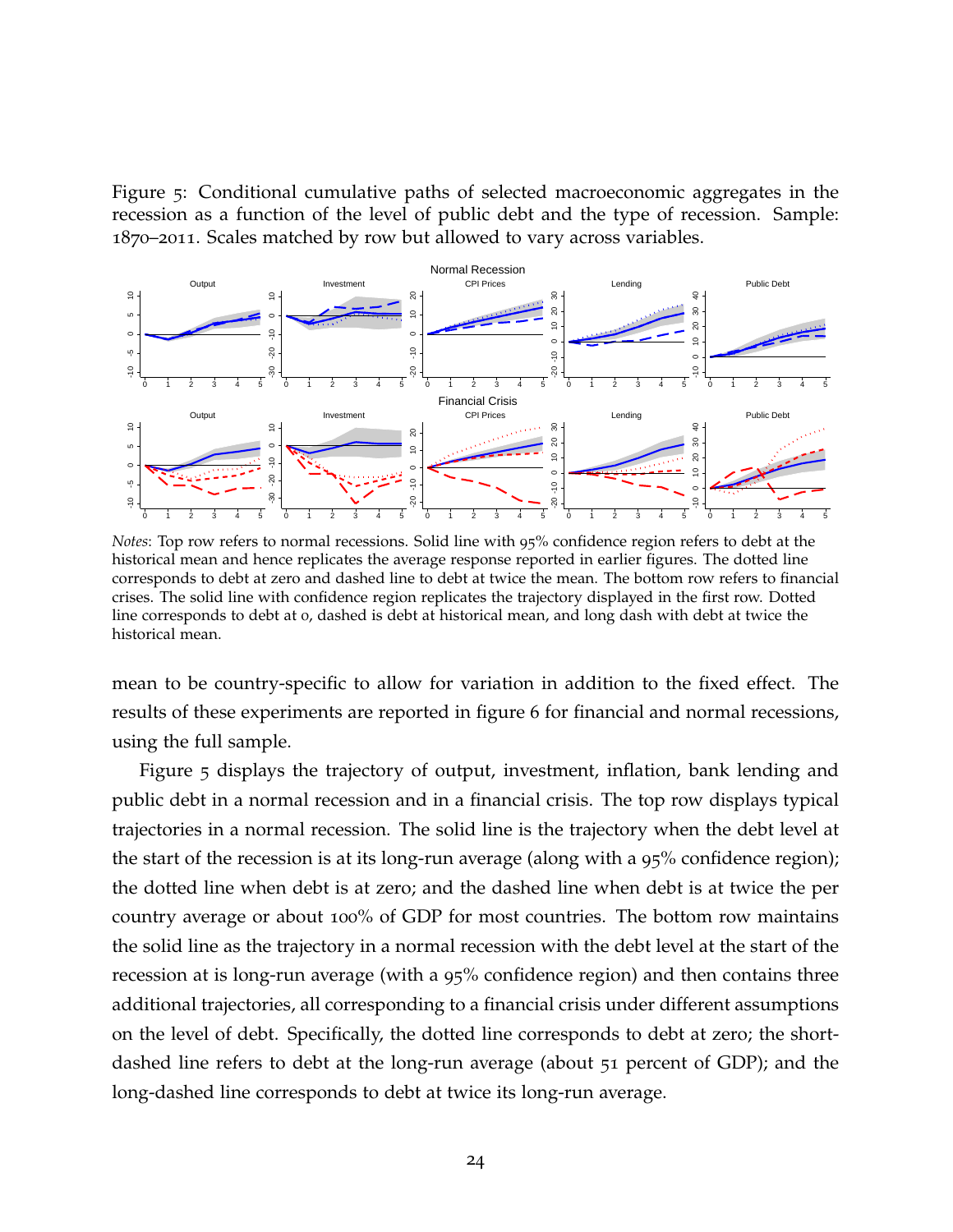Consider the trajectories for output first. Within the confines of our sample and our methods, one can detect that the level of public debt at the start of the recession does not meaningfully alter the path of the economy in normal times. The trajectory of output when debt is at zero, at its long-run mean or at 100% of GDP is virtually the same. However, in a financial recession, the level of public debt going into the recession seems to become more important. The higher the debt level at the start of the recession, the worse the recession and the slower the recovery. At average levels of debt, recovery from a financial crisis is achieved in year 5. But at high levels of debt, the recovery continues to sputter even in year five.

These results would be consistent with a scenario in which economies fare badly if the government is unable to do much to support the economy in a crisis through active fiscal policy, or else is somehow punished by credit markets with higher spreads, in scenarios where initial debt levels are elevated. It is telling that public debt (column 5) tends to grow in the first two years in a financial crisis at high initials levels of debt. Yet after two years, the trajectory reverses and public debt begins to contract, possibly because financial markets force austerity on the government.

Summing up, we find rather strong evidence that high levels of public debt matter for the path of economies out of recessions, confirming the results of Reinhart et al. (2012). However, our more granular conditional estimations suggests that the negative effects of high public debt on economic growth arise specifically after financial crises, and not so much in normal times. This may reflect either the economy's stronger powers of self-healing in normal recessions, meaning less need for stabilization policy, and/or smaller fiscal strains, meaning greater scope to act.

### **5.4 Private Credit Booms with Overhang of High Public Debt Levels**

So far we have established that private credit booms can be a real drag on the economy, and that the same is true of high levels of public debt, at least in times of financial crises. What if both come together? Are the after-effects of private sector credit booms compounded when the public sector is constrained by already high levels of public debt? The goal of this section is to look at the effects of private credit booms and the effects of public debt overhangs discussed in Reinhart et al. (2012) jointly. We will see that, broadly speaking, the interaction matters. Both in normal and financial recessions, the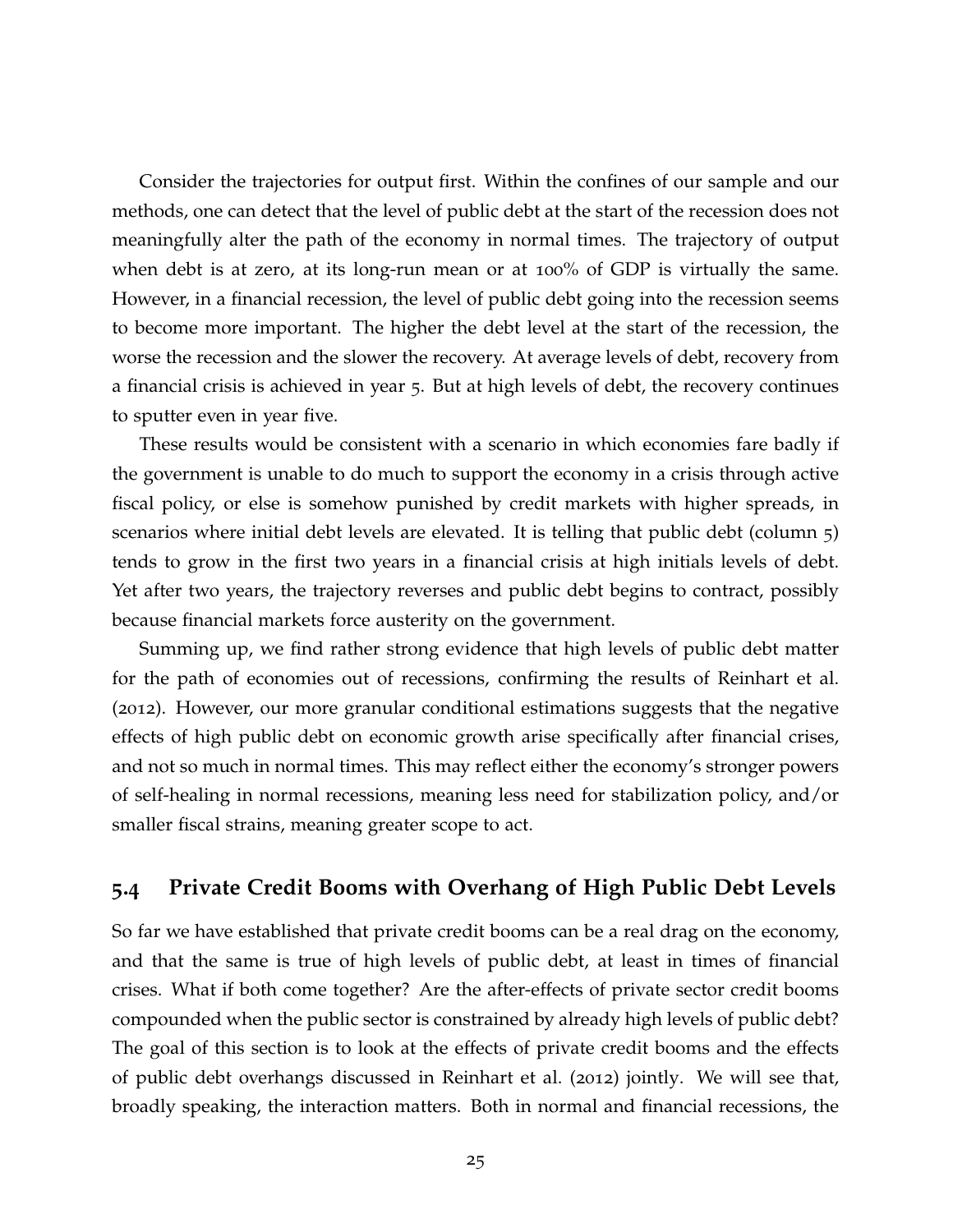drag from a private credit boom is made worse by high levels of public debt.

Looking at private and public debt jointly can be easily accomplished within the statistical design presented in expressions (2), (5) and (6). Specifically, consider extending this last expression as follows:

$$
\Delta_{h} y_{it(p)+h}^{k} = \alpha_{i}^{k} + \theta_{N}^{k} d_{it(p)}^{N} + \theta_{F}^{k} d_{it(p)}^{F} + \beta_{h,N}^{k} d_{it(p)}^{N} \left( x_{it(p)} - \overline{x}_{i} \right) + \beta_{h,F}^{k} d_{it(p)}^{F} \left( x_{it(p)} - \overline{x}_{i} \right) \n+ \phi_{h,N}^{k} d_{it(p)}^{N} \left( g_{it(p)} - \overline{g}_{i} \right) + \phi_{h,F}^{k} d_{it(p)}^{F} \left( g_{it(p)} - \overline{g}_{i} \right) \n+ \delta_{h,N}^{k} d_{it(p)}^{N} \left( g_{it(p)} - \overline{g}_{i} \right) \left( x_{it(p)} - \overline{x}_{i} \right) + \delta_{h,F}^{k} d_{it(p)}^{F} \left( g_{it(p)} - \overline{g}_{i} \right) \left( x_{it(p)} - \overline{x}_{i} \right) \n+ \sum_{l=0}^{L} \Gamma_{h,l}^{k} Y_{it(p)-l} + u_{h,it(p)}^{k}; \quad k = 1, ..., K; h = 1, ..., H.
$$
\n(7)

This is a complicated expression with numerous interaction effects that requires some explanation. The coefficients *β k*  $_{h,N}^k$  and  $\beta_h^k$ *h*,*F* capture the effect of accumulation of private sector liabilities during the expansion. The coefficients have a similar interpretation to the coefficients in expression (5). Next, the coefficients  $\phi_h^k$  $_{h,N}^k$  and  $\phi_h^k$  $_{h,F}^{\kappa}$  capture the effect of the level of debt at the start of the recession as discussed in the previous section. Notice that the debt levels *g* enter in deviation from country specific means to allow for cross-variation. Finally, the coefficients  $\delta^k_{h,N}$  and  $\delta^k_h$  $h_{h,F}^{\kappa}$  correspond to the interaction of the public debt level with the private credit overhang term. Their purpose is to allow for a modulated effect on *x*. That is, these coefficients allow us to consider whether the effects of a private credit binge during the expansion aggravate a financial crisis even more when public debt levels are high to begin with.

Figure 6 displays as concise a summary of the numerous experiments as is possible. The figure is organized in two rows. The top row corresponds to experiments with normal recessions and the bottom row to experiments with financial recessions. Both rows display experiments in which private credit grew at the average level plus one standard deviation in the previous expansion, but the effect of the private credit overhang is modulated by the level of public debt to GDP at the start of the recession. The various dashed lines indicate how the path of the economy differs with public debt at zero, at the longrun average (about 51% of GDP), or at twice the long-run average (slightly above 100% of GDP). Each of these debt levels is represented with a dotted line when debt is at zero, a short-dashed line when debt is at the mean, and a long-dashed line when debt is at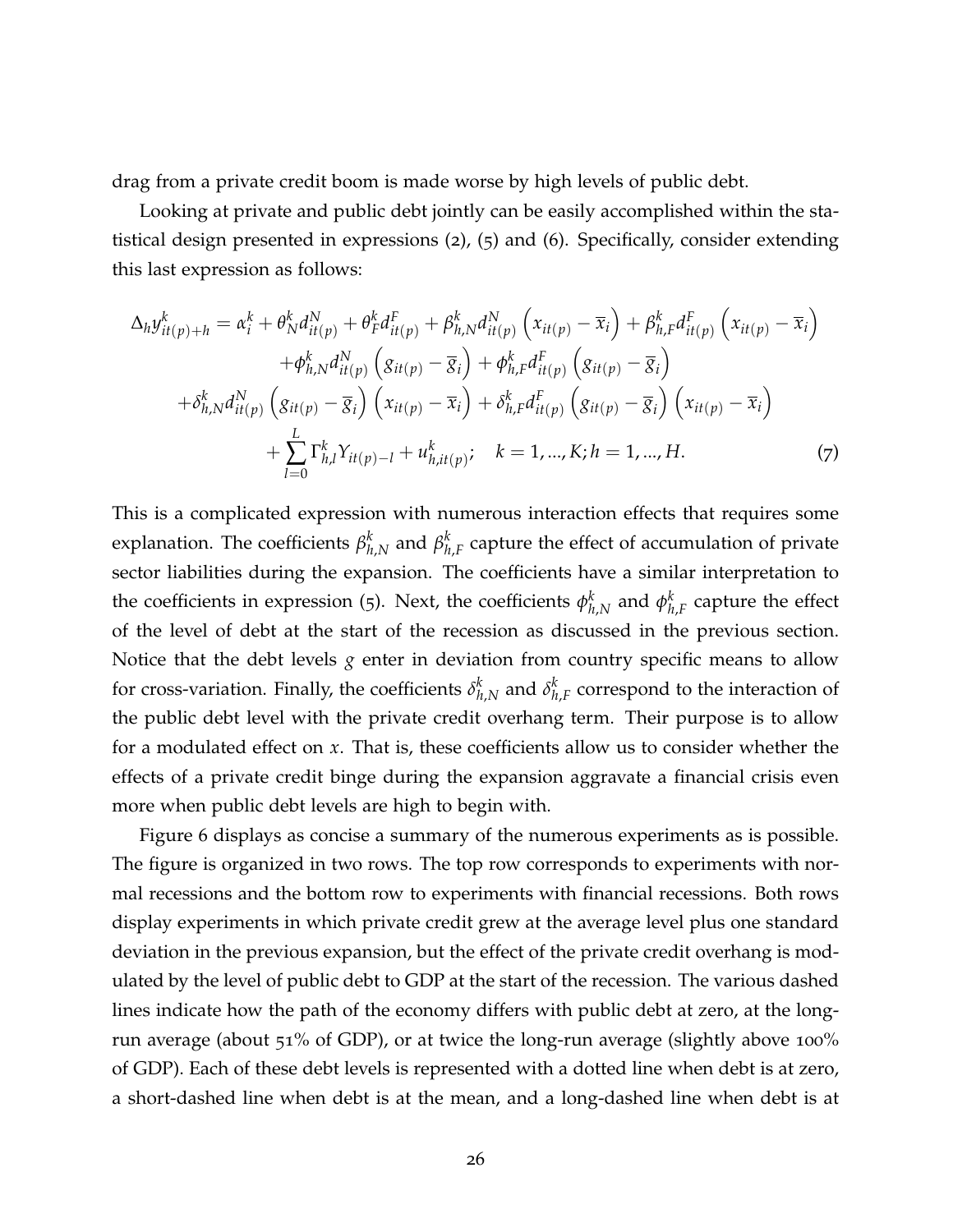Figure 6: Conditional cumulative paths of selected macroeconomic aggregates in the recession as a function of the interaction between the level of public debt at the start of the recession and the preceding private credit boom. Sample: 1870–2011. Scales matched by row but allowed to vary across variables.



*Notes*: Top row refers to normal recessions, bottom financial crisis recessions. The various lines indicate how the path of the economy differs with public debt at zero, at the long-run average (about 51 percent of GDP), or at twice the long-run average (slightly above 100 percent of GDP). Each of these debt levels is represented with a dotted line when debt is at zero, a short-dashed line when debt is at the mean, and a long-dashed line when debt is at twice the mean. Finally, in all figures the average path of normal recessions is displayed as a solid line along with a 95 percent confidence region.

twice the mean. Finally, in all figures the average path of normal recessions is displayed as a solid line along with a 95 percent confidence region.

Let's start with the top row. Broadly speaking, these five charts convey a very similar message to the one discovered in the previous section. On average, the trajectories are very similar. When the experiment focuses on public debt levels at twice the historical average, the economy tends to suffer from somewhat deeper and more prolonged recessions. One could also say that the negative effects of a private sector debt overhang can mostly be undone by entering the recession with low levels of public debt to GDP.

However, the real story appears in the second row, i.e., in financial crisis recessions. Here it becomes clear that high initial levels of public debt to GDP can be an enormous drag on the recovery if they coincide with a sizeable private credit overhang. When an above average private sector credit boom is unwound, high levels (about 100% of GDP) of public debt turn out to be highly problematic. Output remains severely depressed for many years, being far off the previous peak even in year 5.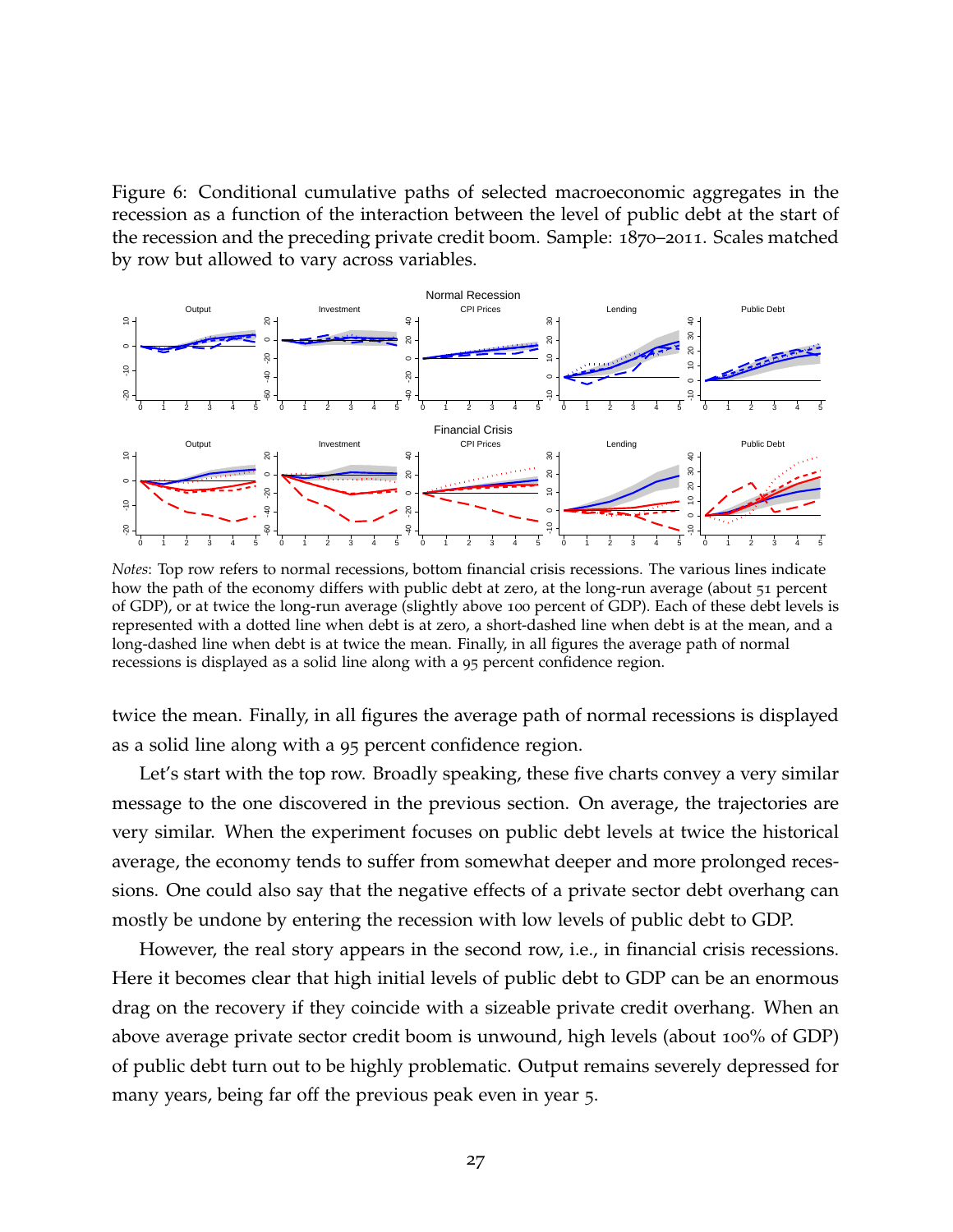Both the behavior of investment and prices reinforce this message of a potentially dangerous cocktail of private and public sector debt overhang: after private sector credit booms, high levels of public debt are associated with substantial shortfalls in investment and prolonged deflationary pressures. The behavior of public debt itself may contain part of the explanation. Whereas public debt rises relative to GDP throughout the recession when initial debt levels are low and thereby potentially cushions the effects of private sector retrenchement, the fiscal space of the government may be more limited when initial debt is high. The initial increase in public debt is reversed after two years, coinciding with additional slack in output, investment and private borrowing.

In sum, high levels of public debt can be dangerous and our findings argue in support of the idea of keeping public debt low for precautionary reasons. In particular, in financial crisis recessions, high initial levels of public debt are associated with prolonged spells of weak growth, potentially because high debt undercuts the government's ability to counteract the drag from private sector balance sheet repair.

## **6 Conclusion**

We have looked at over 100 years of the history of inter-relationships of private credit and sovereign debt, and we end with five main conclusions.

First, while public debt has grown in most countries in recent decades, the extraordinary growth of private sector debt (bank loans) is chiefly responsible for the strong increase of total liabilities in Western economies. Shadow bank liabilities, important in some cases like the U.S. and U.K. amplify this conclusion. About two thirds of the increase in total economy debt originated in the private sector. Sovereign and bank debts have generally been inversely correlated over the long run, but have increased jointly since the 1970s. In modern times, the Bretton-Woods period stands out as the only period of sustained public debt reduction, both in expansions and recessions.

Second, in advanced economies financial stability risks originate in the private sector, not in the public sector. To understand the driving forces of financial crises, one has to study private borrowing and its problems. In the very long run, if we run a horse race between the impact of changes or run-ups in private credit (bank loans) and sovereign debt as a predictor of financial crisis, and its associated distress, there is no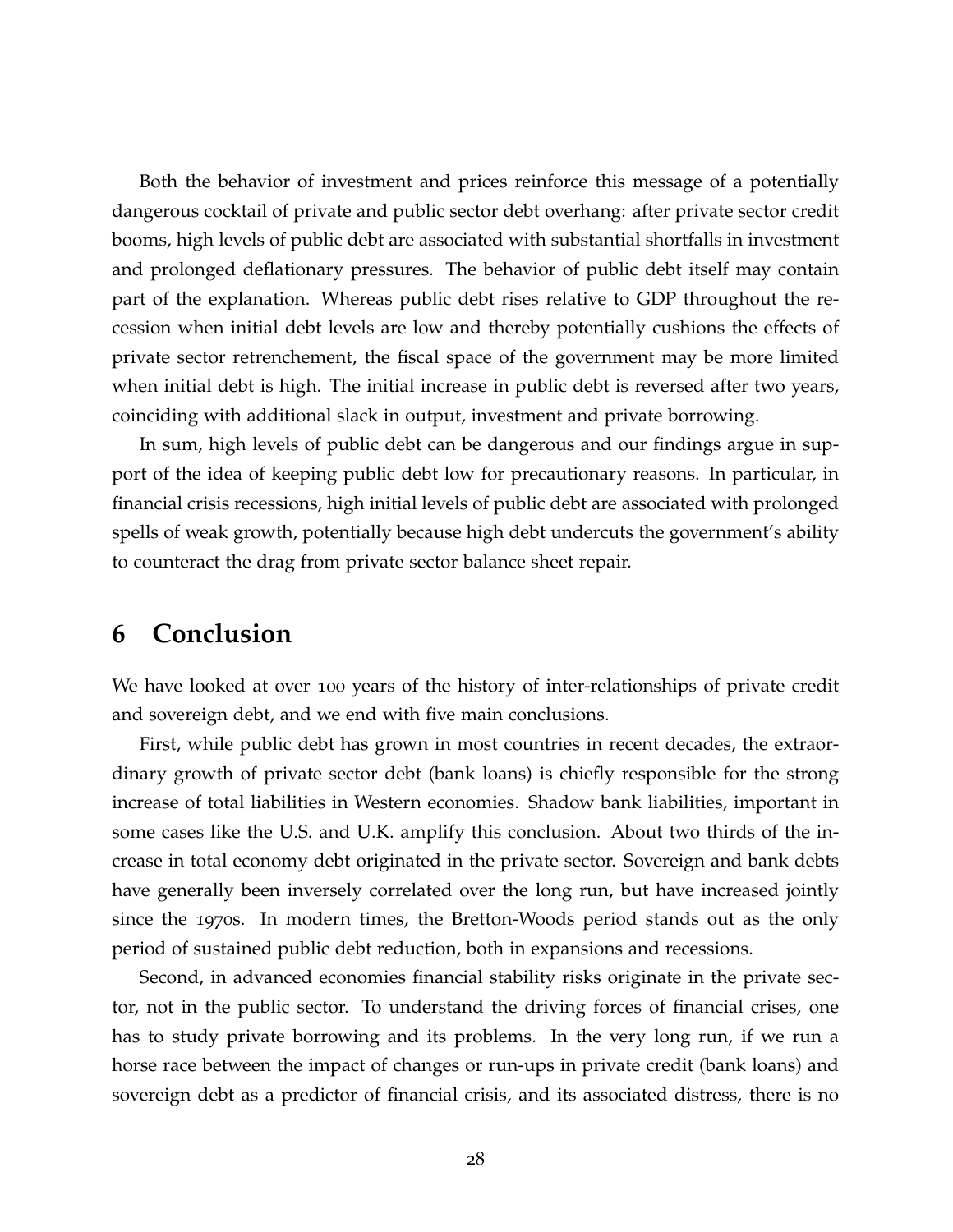doubt that private credit is the more significant predictor; sovereign debt adds virtually no predictive information. This fits with the events of 2008: with the exception of fiscal malfeasance in Greece, most other advanced countries did not have obvious public debt problems *ex ante* (though, of course, *ex post*, the fierce financial crisis recession would wreak havoc on public finances via crashing revenues and rising cyclical expenditures).

Third, with a broader and longer sample we confirm that private credit booms are a regular feature of the modern business cycle. We find that once a country does enter a recession, whether it is an ordinary type or a financial-crisis type of recession, if it carries the legacy of a large private credit boom, then the post-recession output path of the economy is typically adversely affected, with slower growth.

Fourth, the new data also allow us to see the distinct contribution of public debt overhang more clearly. We find evidence that high levels of public debt matter for the path of economies out of recessions, confirming the results of Reinhart et al. (2012). But the negative effects of high public debt on the performance of the economy arise specifically after financial crises. While high levels of public debt make little difference in normal times, entering a financial crisis recession with an elevated level of public debt exacerbates the effects of private sector deleveraging and typically leads to a prolonged period of sub-par economic performance.

Fifth, and following from the above, from a macroeconomic policy standpoint, these observations could inform ongoing efforts to devise better guides to monetary, fiscal and financial policies going forward, at a time when policymakers are searching for lessons from the Great Recession. On the private credit side, many countries and international bodies are considering or implementing rules or guides for macro prudential policies that incorporate private credit indicators. On the fiscal side, sovereign stresses in advanced countries have also brought to the fore questions of fiscal space and what limits on average or over the cycle may be usefully employed, whether, for example, in the form of fiscal rules or in better planning the timing of austerity.

## **References**

Bordo, Michael D., and Joseph G. Haubrich. 2010. Credit Crises, Money, and Contractions: An Historical View. *Journal of Monetary Economics* 57: 1–18.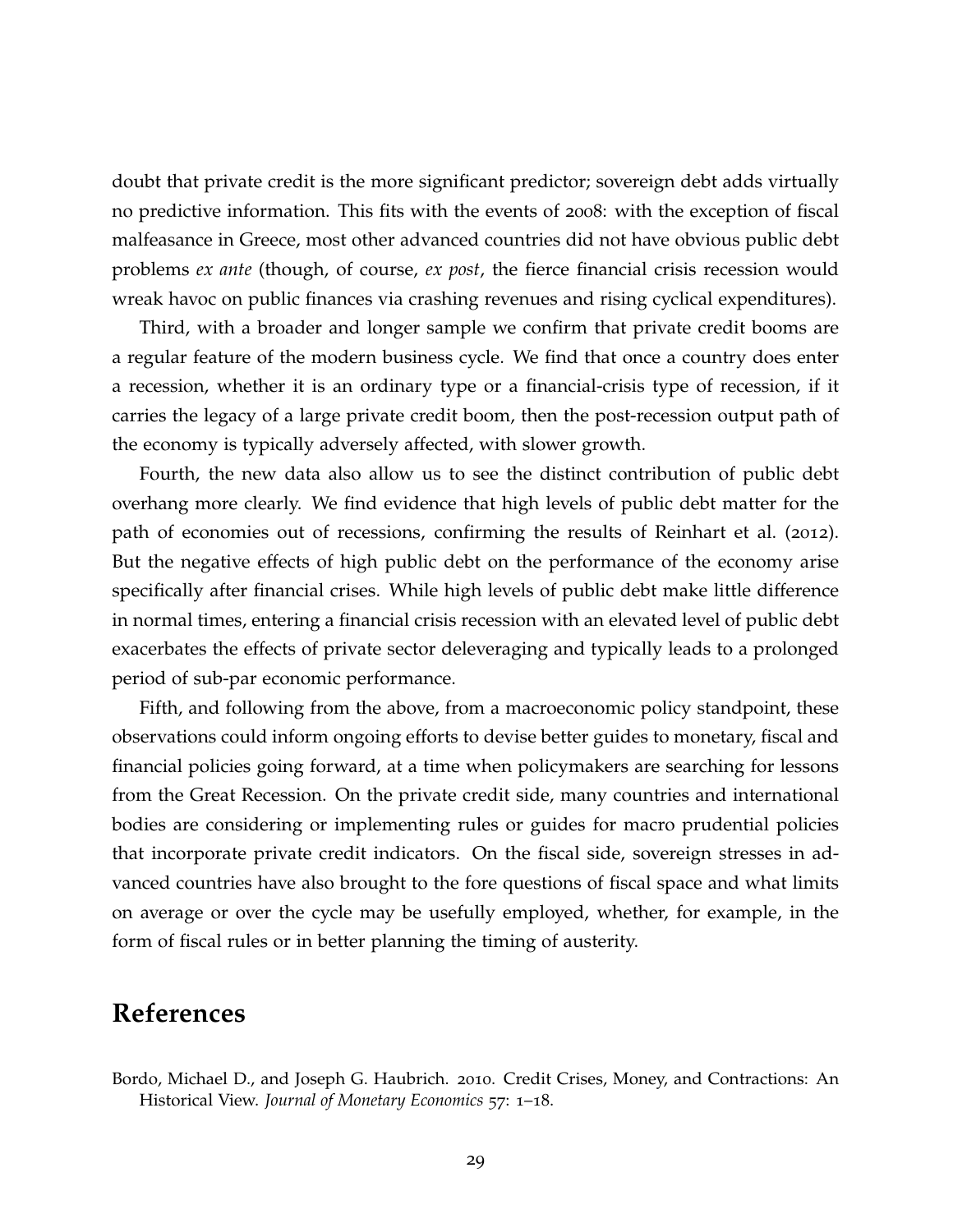- Bry, Gerhard, and Charlotte Boschan. 1971. *Cyclical Analysis of Time Series: Selected Procedures and Computer Programs*. New York: NBER.
- Claessens, Stijn, M. Ayhan Kose, and Marco E. Terrones. 2011. Financial Cycles: What? How? When? in *NBER International Seminar on Macroeconomics 2010* edited by Richard Clarida and Francesco Giavazzi. Chicago: University of Chicago Press, pp. 303–43.
- Cerra, Valerie, and Sweta C. Saxena. 2008. Growth Dynamics: The Myth of Economic Recovery. *American Economic Review* 98(1): 439–457.
- Bordo, Michael D., and Joseph G. Haubrich. 2010. Credit Crises, Money and Contractions: An Historical View. *Journal of Monetary Economics* 57: 1–18.
- Brunnermeier, Markus K., Luis Garicano, Philip R. Lane, Marco Pagano, Ricardo Reis, Tano Santos, Stijn Van Nieuwerburgh, and Dimitri Vayanos. 2011. European Safe Bonds: ESBies. euro-nomics.com.
- Checherita, Cristina, and Philipp Rother. 2010. The impact of high and growing government debt on economic growth—an empirical investigation for the euro area. ECB Working Paper No. 1237. Forthcoming in *European Economic Review*.
- Corsetti, Giancarlo, Keith Kuester, André Meier, and Gernot Müller. 2012. Sovereign Risk, Fiscal Policy, and Macroeconomic Stability. CEPR Discussion Paper 8779.
- Eggertsson, Gauti B., and Paul Krugman. 2012. Debt, Deleveraging, and the Liquidity Trap: A Fisher-Minsky-Koo Approach. *Quarterly Journal of Economics* 127 (3): 1469–1513.
- Guerrieri, Veronica, and Guido Lorenzoni. 2011. Credit Crises, Precautionary Savings, and the Liquidity Trap. NBER Working Paper 17583.
- Hall, Robert E. 2011. The Long Slump. *American Economic Review* 101(2): 431–69.
- Jordà, Oscar. 2005. Estimation and Inference of Impulse Responses by Local Projections. *American Economic Review* 95(1): 161–182.
- Jordà, Òscar, Moritz Schularick, and Alan M. Taylor. 2011a. Financial Crises, Credit Booms and External Imbalances: 140 Years of Lessons. *IMF Economic Review* 59(2): 340–78.
- Jordà, Òscar, Moritz Schularick, and Alan M. Taylor. 2011b. When Credit Bites Back: Leverage, Business Cycles, and Crises. NBER Working Papers 17621. Forthcoming in *Journal of Money, Credit, and Banking*.
- Howard, Greg, Robert Martin, and Beth Anne Wilson. 2011. Are Recoveries from Banking and Financial Crises Really So Different? Board of Governors of the Federal Reserve System, International Finance Discussion Paper 1037.
- Jordà, Oscar, and Alan M. Taylor. 2011. Performance Evaluation of Zero Net-Investment Strategies. NBER Working Paper 17150.
- Koo, Richard. 2008. *The Holy Grail of Macroeconomics: Lessons from Japan's Great Recession.* New York: Wiley.
- Maddison, Angus. 2005. Measuring and Interpreting World Economic Performance, 1500–2001. *The Review of Income and Wealth* 51(1): 1–35.
- Mian, Atif, and Amir Sufi. 2010. Household Leverage and the Recession of 2007 to 2009. *IMF Economic Review* 58(1): 74–117.
- Mian, Atif, Kamalesh Rao, and Amir Sufi. 2011. Household Balance Sheets, Consumption, and the Economic Slump. Unpublished. Chicago Booth School of Business.
- Minea, Alexandru, and Antoine Parent. 2012. Is High Public Debt Always Harmful to Economic Growth? Reinhart and Rogoff and Some Complex Nonlinearities. Association Franaise de Cliomtrie (AFC) Working Paper 12-08.